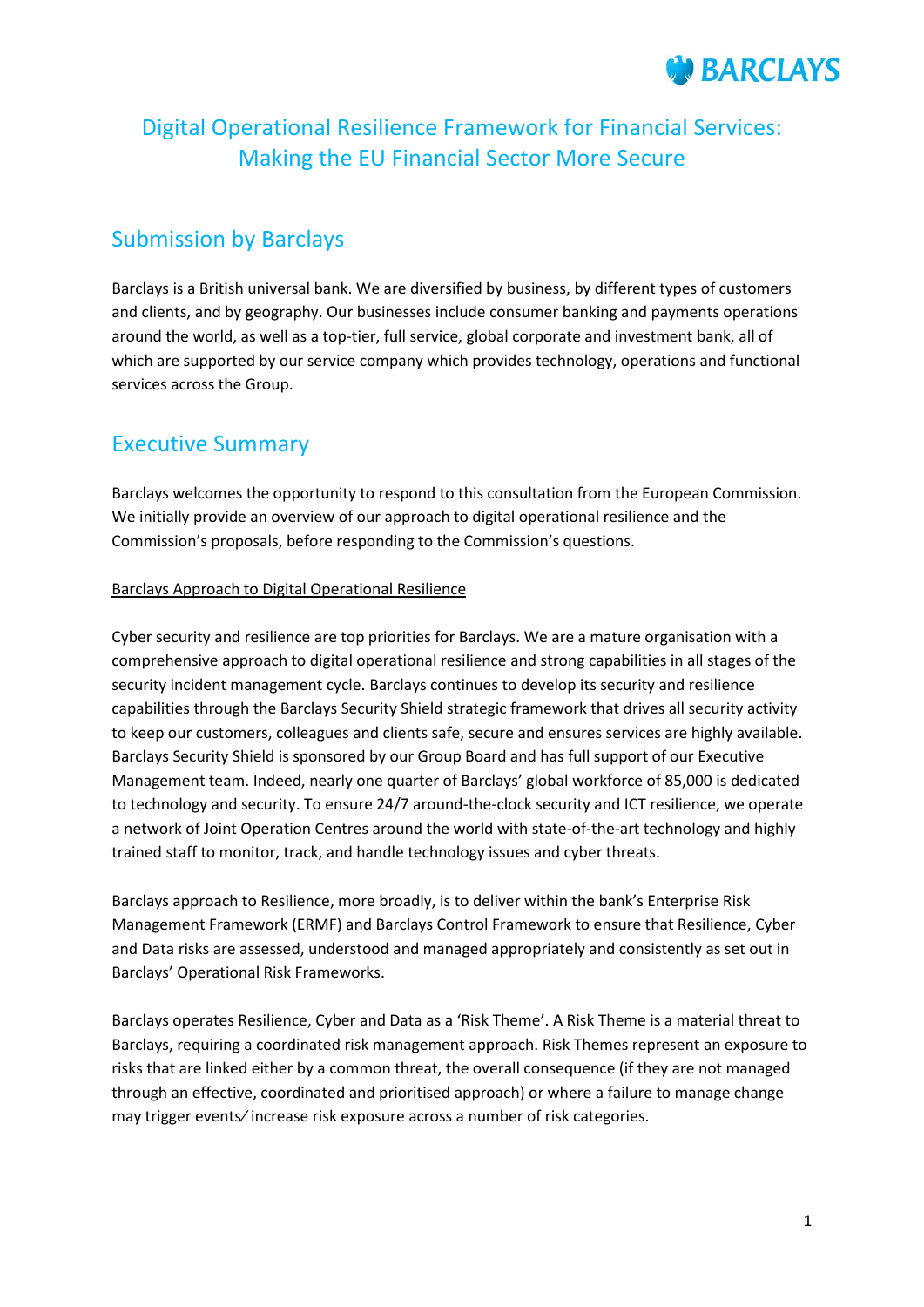Barclays undertakes various types of testing exercises to gain assurance that resilience capabilities are designed and operating effectively. Exercises are undertaken at a frequency set out within Barclays' Resilience Standards, with post exercise learning being a key deliverable; we continue updating our resilience strategy, focusing on further maturing the authenticity and scale of our testing capabilities in line with plausible scenarios.

We believe our focus and approach is proving successful. We regularly successfully defend against both minor and significant cyber threats and, to date, none have had serious repercussions on clients or counterparties. However, to ensure our risk management tools and frameworks remain fit for purpose in an evolving external environment, we undertake regular external assurance exercises to assess and benchmark our resilience levels.

We are striving to develop a technology estate of modern infrastructure, constantly evaluating all of our systems from the perspective of how effectively they are able to serve our customer needs, and their resilience to modern threats.

### Barclays Perspective on the Commission's Proposals

Barclays recognises that the increasing digitalisation of the financial services sector raises the importance of ICT and security resilience for firms. We therefore welcome the Commission's intention to introduce a new framework aimed at improving the digital operational resilience of financial services firms across the EU. Barclays supports the Commission's intention to harmonise regulation and introduce minimum standards for digital operational resilience management, to ensure provisions can be implemented proportionally, across firms of various size and complexity across all Member States. We believe these objectives can be best achieved through a principlesbased framework providing guidance and base-level standards all financial services firms should aim to meet as a minimum. Policymakers should avoid a prescriptive, rules-based framework that may prove overly rigid and lack proportionality for firms to implement appropriately for their business.

Finally, wherever possible, the Commission should look to align any new framework with, or seek to incorporate within the framework, any existing global standards that relate to ICT and security risk management. For instance, the Commission may wish to build upon existing frameworks used by the European Central Bank for cyber incident management or the Basel Committee on Banking Supervision's Operational Resilience Group's expected publication on definitions and guidance.

We provide below a high level overview of our views on the specific 'building blocks' of the Commission's proposed framework.

#### **Reporting**

On reporting, the Commission is considering the introduction of a comprehensive, harmonized system of ICT incident reporting requirements for the financial services sector, in which reporting templates, timeframes and taxonomies would be standardised where possible and the relationship between existing reporting requirements would be clarified. The Commission believes this would enable firms to report more accurate and timely information to regulators.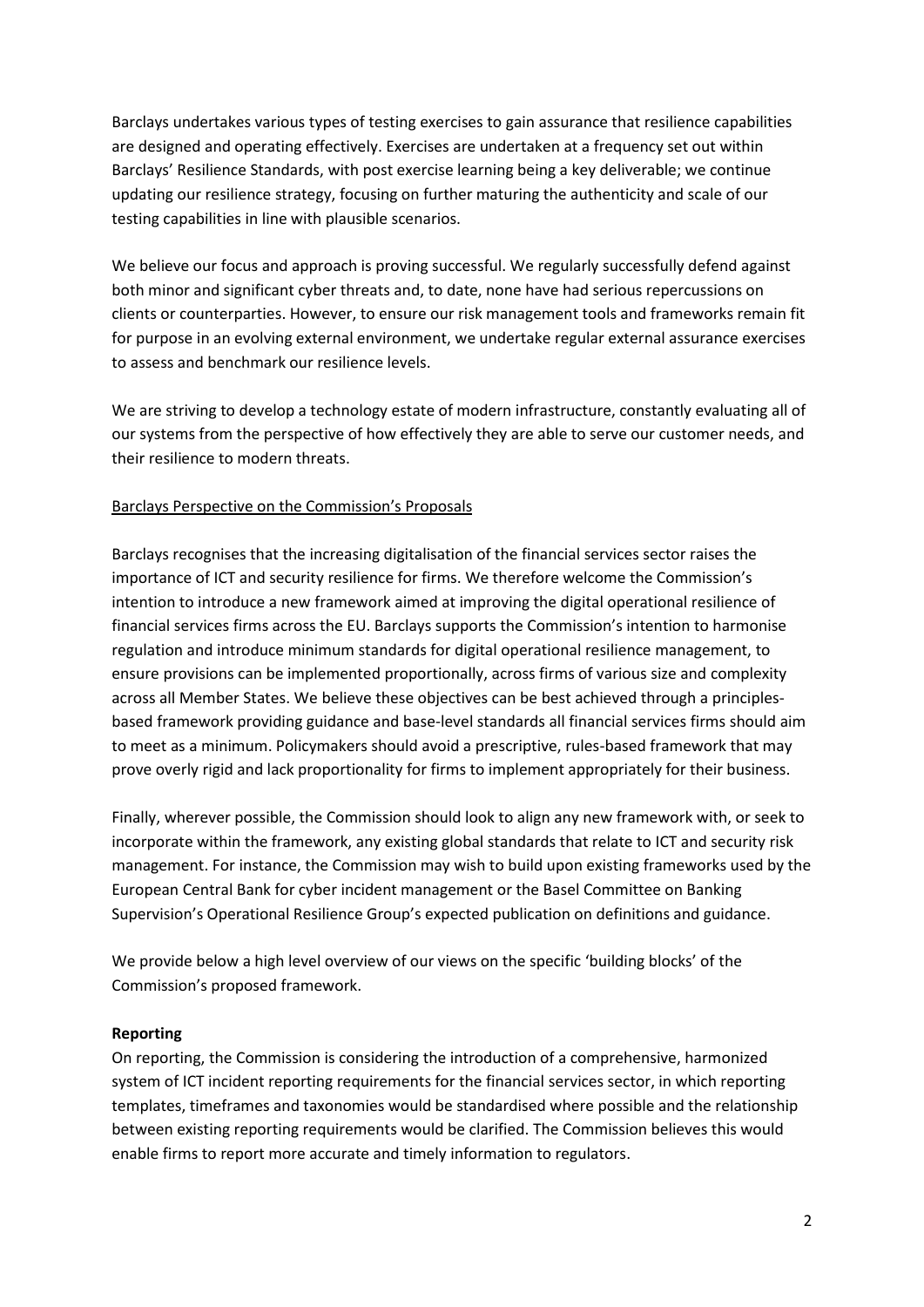Barclays welcomes the Commission's intention to reduce the fragmentation of ICT incident reporting requirements by introducing a harmonised EU-wide reporting framework for financial entities. There are currently various different incident reporting requirements under different pieces of EU legislation. Firms may be required to inform multiple regulators about a single incident, often complying with different templates, reporting thresholds, timescales. A single harmonised reporting framework would introduce greater efficiency and reduce the burden of reporting for firms, which currently may draw resource away from actually responding to an incident. For policymakers and regulators, greater standardisation of incident reports would enable higher quality analysis and improve real-team collaboration between firms and regulators during a critical incident.

Barclays would urge policymakers to explore whether a mechanism could be created that would enable firms to report an incident only once through a single channel, but have it go to multiple regulators. For example, a central reporting system in which firms can select which regulators or bodies an incident should be reported to. As well as harmonising reporting templates and timeframes, Barclays would urge the Commission to harmonise the taxonomy and materiality thresholds for reportable incidents: currently, firms may take different interpretations as to when an incident is reportable, potentially leaving regulators with a skewed understanding of the threat landscape. Finally, Barclays believes any new harmonised reporting framework should also involve greater sharing of information from regulators back to firms.

#### **Testing**

The Commission states that financial institutions must regularly assess the effectiveness of their preventative, detection and response capabilities to uncover and address vulnerabilities. It is considering introducing a multi-stage approach to raising digital operational resilience across the EU. In the short term, it would focus on setting a common denominator requiring all firms to perform basic assessment of their vulnerabilities. In the medium term, it is considering a cyber-resilience testing framework for all sectors based on common guidance that could lead to mutual acceptance of test results across all EU regulators.

Barclays believes that, as part of a comprehensive approach to ICT security risk, all financial entities should undertake regular testing and assessment of their ICT security. Barclays therefore supports efforts to establish a common denominator requiring basic assessment of systems by firms. However, regarding the more advanced testing proposed for firms deemed 'significant', Barclays would caution against any new EU framework introducing prescriptive rules governing how firms undertake their testing activity. Instead, any framework should take a principles-based approach providing guidance on industry best practice to be assessed as part of the ICT & Security SREP.

#### **Oversight of ICT Third Party Providers**

Regarding oversight of ICT third party providers, the Commission states that outsourcing to third party providers could also mean transfer of risks, and may lead to legal or compliance issues with the third party. It also notes the potential for concentration risk in the major ICT third party provider market. It is therefore considering introducing general principles in its new framework to guide firms in their contractual negotiations with third parties, and to provide better oversight of any risk that may stem from third parties.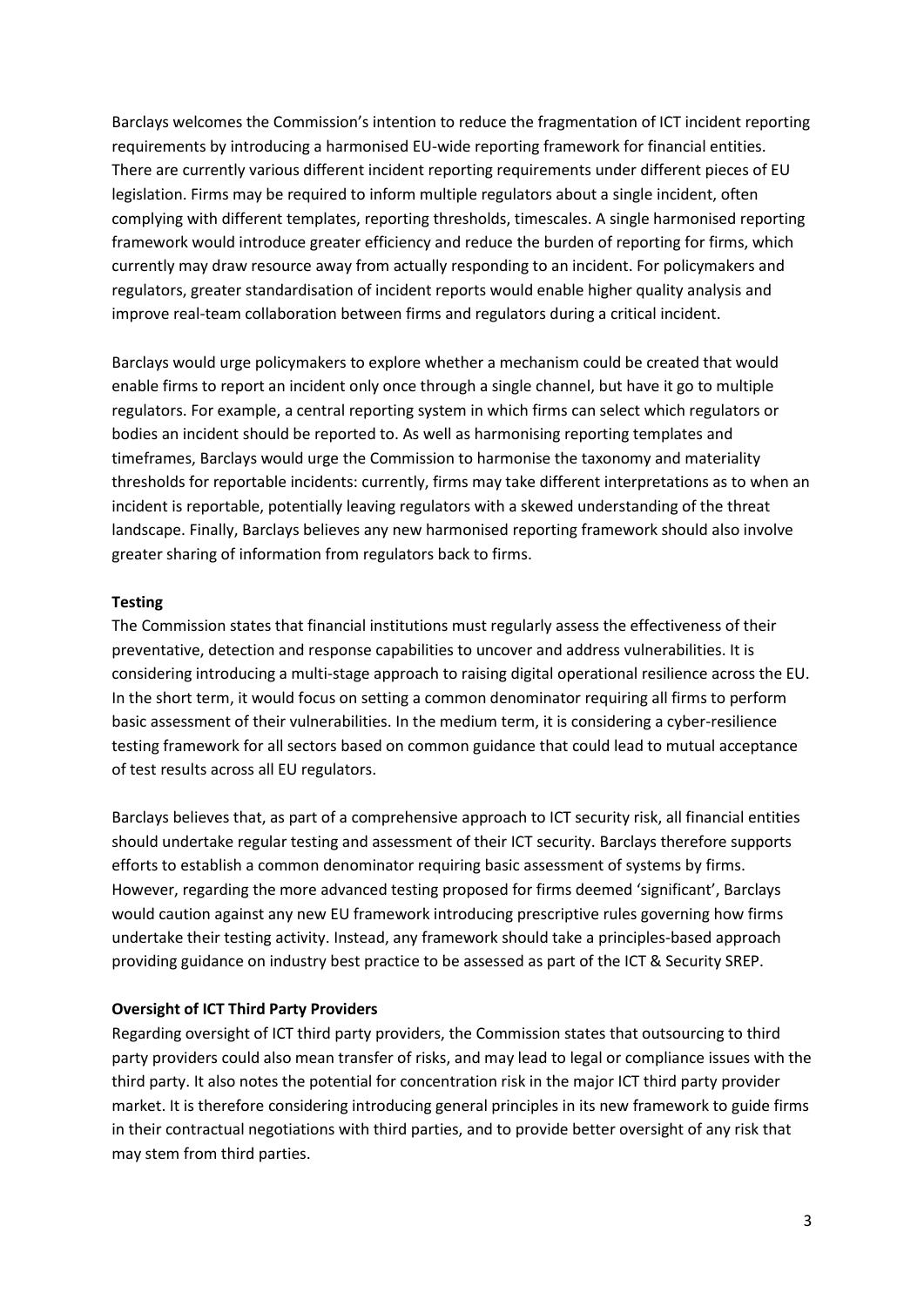Barclays uses a number of significant ICT third party service providers, including cloud service providers. To ensure our own digital operational resilience, and to ensure we maintain our regulatory obligations, we negotiate contractual terms with third party service providers, in line with EBA guidelines that aim to manage and address any digital operational risk that outsourcing may create. While we do consider that policymakers and regulators could benefit from greater oversight of major ICT third party providers in the EU, we do not believe provisions to this effect should be included in this future framework for digital operational resilience in financial services.

Instead, the Commission should consider introducing a separate framework to specifically provide oversight of major ICT third party providers operating in the EU. This would provide regulators with direct oversight and visibility of their operations, and any potential for disruption or failure. Regarding the management of concentration risk in the ICT third party provider sector, Barclays would caution against any prescriptive requirements mandating multiple providers or rotation of providers, but would encourage the Commission to explore how they can leverage best practice guidance to encourage appropriate industry management of any concentration risk.

#### **Information sharing**

The Commission states that the sharing of information - e.g. threat intelligence, tactics techniques and procedures, and indicators of compromise - between financial services firms can help the prevention of cyber-attacks and stop their spreading across the sector. It is therefore exploring whether the EU should seek to support the sharing of ICT security risk information between firms across the EU.

Barclays believes the EU should play a role in supporting and promoting the voluntary exchange of information between financial institutions. While in the UK various initiatives already exist to facilitate secure and trusted sharing of threat information between firms, other areas of the EU may be less advanced. EU policymakers should therefore explore how the benefits of these initiatives could be achieved at EU level. Ultimately, EU firms would benefit from a high level, cross-sectoral snapshot of live-threat information that can be acted on in their own defence and resilience activity. The EU should consider what role they can play to achieve this outcome.

#### **Cyber Insurance**

The Commission believes there is a need for firms and regulators to better understand the role of cyber security insurance within the context of digital operational resilience, and is therefore looking to further analyse the market and what role the EU can play to support for cyber insurance. We note the lack of a common taxonomy on cyber incidents, legal uncertainties around contractual terms and coverage as some of the challenges to the development of the cyber insurance market. We therefore welcome the Commission's intentions as firms increasingly consider obtaining cyber insurance as last resort protection in the event they may be impacted by an ICT incident.

#### **Nomenclature**

Consistent nomenclature across jurisdictions is an important feature of the global regulatory system. Barclays would note that the focus of the consultation is predominantly on cyber security risk and cyber resilience. In other jurisdictions, such as the UK, the term 'digital operational resilience' has a broader focus which includes technology change and resilience.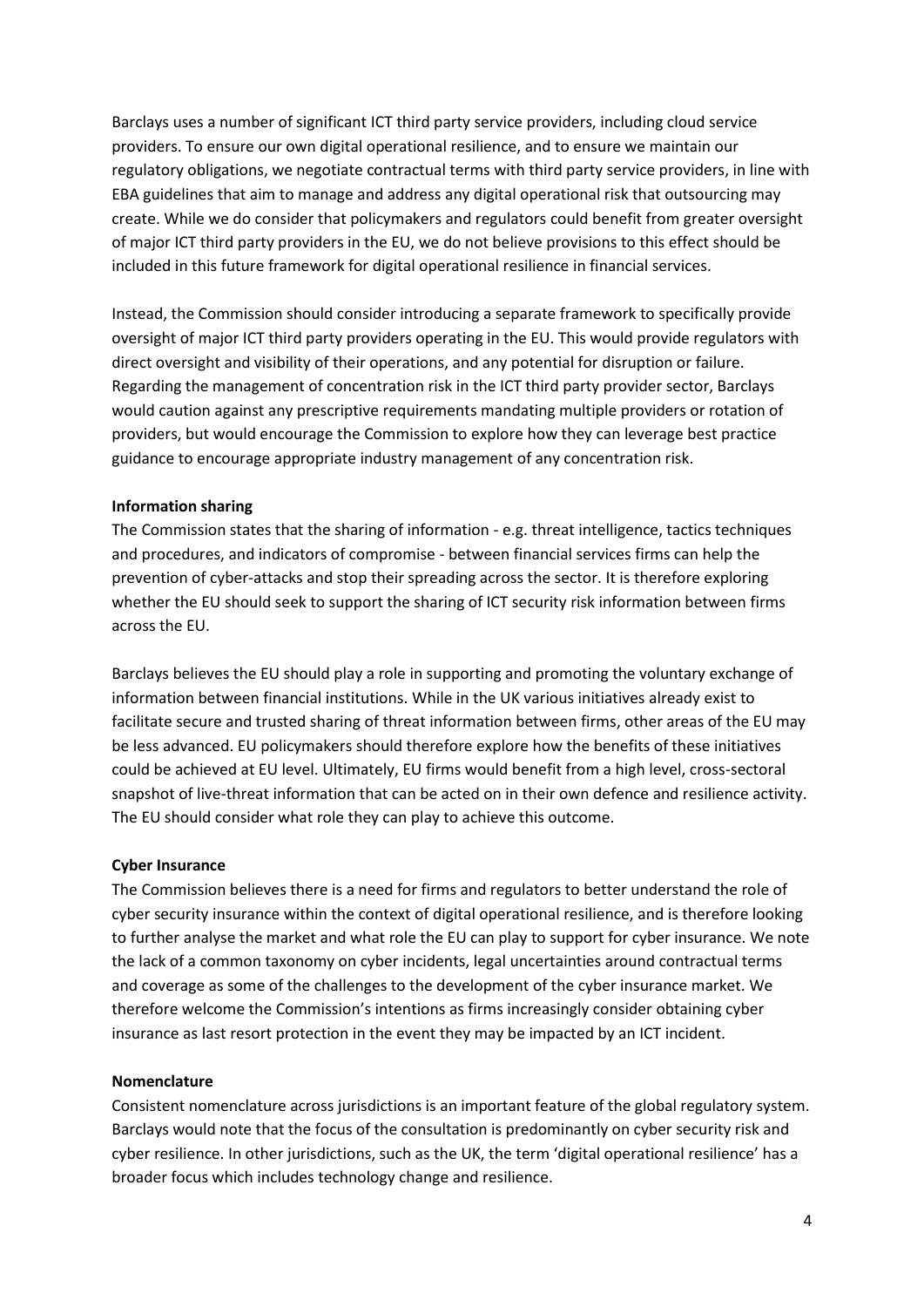Barclays would recommend that EU policymakers seek to align its nomenclature as much as possible with other jurisdictions to ensure consistent understanding across borders and to avoid confusion with other resilience initiatives. For the purposes of this consultation, Barclays has responded with the understanding that cyber security risk and resilience is the focus.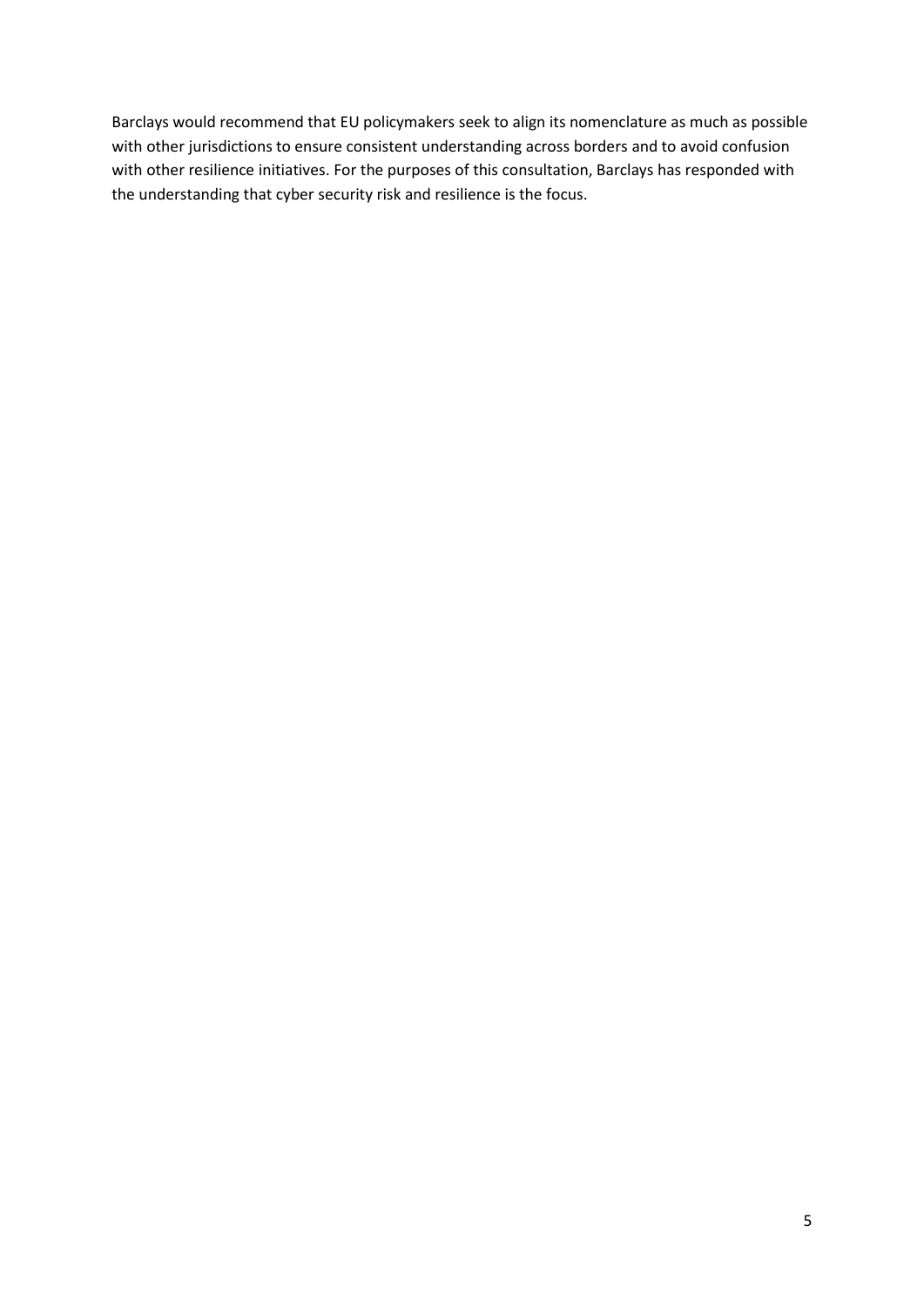# Consultation Questions

## Section 1 – ICT and Security Requirements

- **1. Taking into account the deep interconnectedness of the financial sector, its extensive reliance on ICT systems and the level of trust needed among financial actors, do you agree that all financial entities should have in place an ICT and security risk management framework based on key common principles?**
	- Yes
	- $-$  No
	- Don't know / no opinion

### *To the extent you deem it necessary, please explain your reasoning*

The financial ecosystem operates increasingly on digital infrastructure. While this provides significant benefits to both firms and consumers, it also provides a new vector through which cyber criminals can threaten financial services firms and their customers. As the consultation notes, due to the interconnected nature of the ecosystem, a cyber-threat at one firm can quickly also impact other firms.

Barclays therefore supports the Commission's proposals that all financial entities should have in place an ICT and security risk management framework based on key common principles. We also welcome the introduction of more harmonised requirements across all EU member states in order to ensure that digital operational resilience standards are sufficiently high for all firms.

However, rather than introduce a rigid, prescriptive, and rules-based system, Barclays believes any new framework should follow a principles-based approach that ensures common minimum standards, but can be implemented proportionally, as appropriate, reflecting firms' size and complexity etc.

## **2. Where in the context of the risk management cycle has your organisation until now faced most difficulties, gaps and flaws in relation to its ICT resilience and preparedness? Please rate each proposal from 1 to 5, 1 standing for 'not problematic' and 5 for 'highly problematic').**

| Stage in the risk management cycle (or any other<br>relevant related element) | 1 | 2 | 3 | 4 | 5 | Don't know<br>/Not<br>applicable |
|-------------------------------------------------------------------------------|---|---|---|---|---|----------------------------------|
| Identification                                                                |   | X |   |   |   |                                  |
| Detection                                                                     |   | x |   |   |   |                                  |
| Ability to protect                                                            |   | x |   |   |   |                                  |
| Respond                                                                       |   | x |   |   |   |                                  |
| Recovery                                                                      |   | x |   |   |   |                                  |
| Learning and evolving                                                         |   | x |   |   |   |                                  |
| Information sharing with other financial actors on                            | X |   |   |   |   |                                  |
| threat intelligence                                                           |   |   |   |   |   |                                  |
| Internal coordination (within the organisation)                               |   | x |   |   |   |                                  |
| Other (please specify)                                                        |   |   |   |   |   |                                  |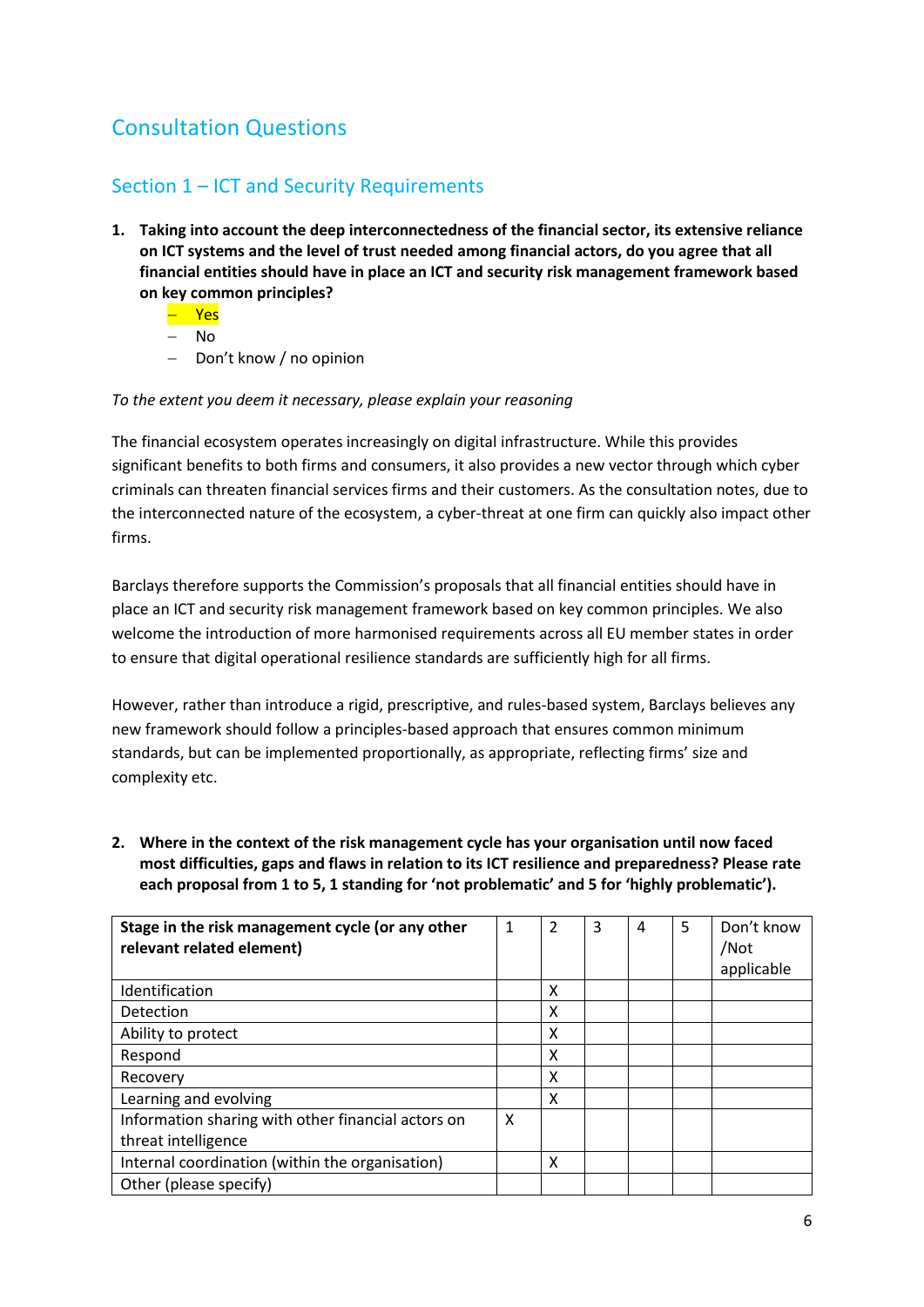### *To the extent you deem it necessary, please explain your reasoning.*

Barclays is a mature organisation with a comprehensive approach to digital operational resilience and ICT and security risk management, providing strong capability in all the areas identified above. Through our Enterprise Risk Management framework, we have established procedures, policies, standards and controls that provide a high level of ICT and security resilience. There are various different standards frameworks (the NIST Cybersecurity Framework, ISO, and the CPMI-IOSCO Guidance) that seek to provide guidance on cybersecurity risk management, and we note that these can overlap and are sometimes functionally equivalent in places.

Barclays is adopting, embedding and where necessary extending the NIST framework to ensure that security and resilience maturity in Barclays can be rigorously assessed and continuously strengthened. Barclays also instructed PwC to complete a comprehensive Operational Resilience review in 2019 and is using recommendations to drive improvements as part of the Barclays Resilience Programme. Barclays would suggest that policymakers seek to align the provisions in any new EU framework with the standards in these international frameworks, to avoid any risk of diverging requirements. Policymakers should also consider how the Financial Services Sector Cyber Security Profile (FSCCP) could be incorporated in, or used as the basis for, any new EU framework. Barclays would suggest that policymakers seek to align the provisions in any new EU framework with the standards in these international frameworks, to avoid any risk of diverging requirements.

Policymakers should also consider how the Financial Services Sector Cyber Security Profile (FSCCP) could be incorporated in, or used as the basis for, any new EU framework. The FSCCP is an important mapping tool, as it allows firms to reconcile various cyber risk management frameworks and demonstrate regulatory compliance. Firms often face more difficulties, not via specific difficulties in the different stages of the risk management cycle, but by reconciling between the different cyber risk management frameworks.

**3. What level of involvement and/or what type of support/ measure has the Board (or more generally the senior management within your organisation) offered or put in place/provided for, in order to allow the relevant ICT teams to effectively manage the ICT and security risk? Please rate each proposal from 1 to 5, 1 standing for 'no support/ no measure' and 5 for 'high support/very comprehensive measures').** 

| Type of involvement, support or measure                                                 | 1 | 3 | 4 | 5 | Don't know<br>/Not<br>applicable |
|-----------------------------------------------------------------------------------------|---|---|---|---|----------------------------------|
| Appropriate allocation of human and financial<br>resources                              |   |   |   | x |                                  |
| Appropriate investment policy in relation to the ICT<br>and security risks              |   |   | x |   |                                  |
| Approval by the Board of an ICT strategy (that also<br>deals with ICT security aspects) |   |   |   | x |                                  |
|                                                                                         |   |   |   |   |                                  |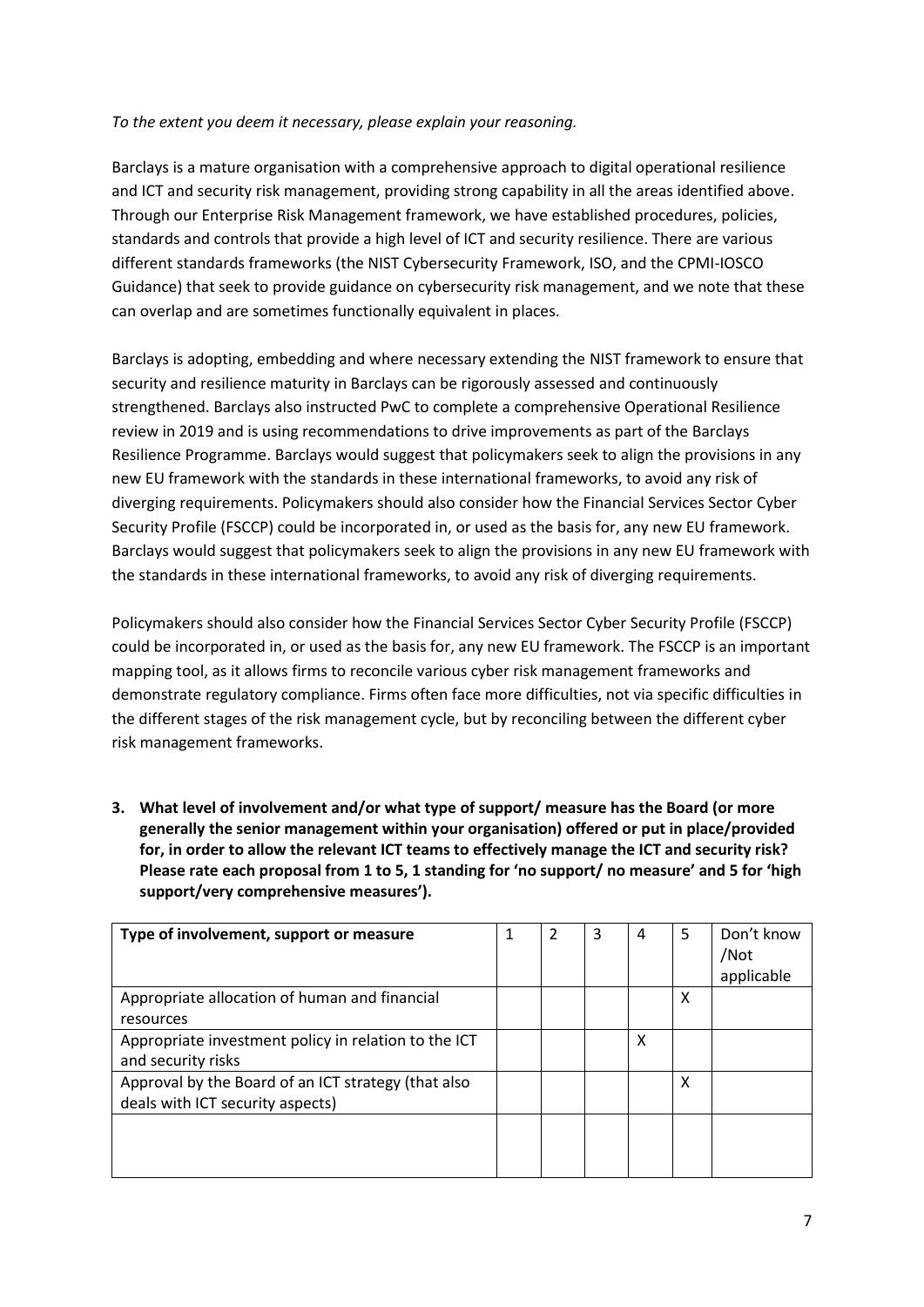| Active role of the Board (or the senior management)  |  |   |  |
|------------------------------------------------------|--|---|--|
| when your organisation faces major cyber incidents   |  |   |  |
| or, as the case may be, role of the Board in the ICT |  |   |  |
| business continuity policy                           |  |   |  |
| Top leadership and guidance received in relation to  |  | х |  |
| ICT security and ICT risks                           |  |   |  |
| Other (please specify)                               |  |   |  |

*To the extent you deem it necessary, please explain your reasoning and emphasize in addition any type of support and measure that you consider that you consider the Board and senior management should provide.* 

Operational resilience, including digital operational resilience, ICT and security risk, is a top priority for Barclays, with full support from the Board and the Executive Management team. Barclays completed its Board-sponsored Security Program in 2019, which was a multi-year programme successfully placing Barclays in the top quartile of all organisations from a Cyber security perspective - as also benchmarked externally by Leidos/Cap Gemini. We continue to develop our security and resilience capabilities through the Barclays Security Shield strategic framework that drives all security activity to keep our customers, colleagues and clients safe, secure and ensures services are highly available.

Barclays operates a multi-layer/ multi-discipline Incident and Crisis Management Framework. Requirements for Incident Management and Crisis Management are set out in Operational Risk Policies and Standards. Barclays operates a 24 x 7 x 365 incident management capabilities and crisis capabilities regionally, within Business Unites and an overarching Barclays Crisis Leadership Team. Incident and Crisis Management capabilities are regularly tested and assessed for effectiveness through a range of exercises, scenarios and invocations.

## **4. How is the ICT risk management function implemented in your organisation? To the extent you deem it necessary, please explain your reasoning.**

Barclays approach to Resilience is to deliver within the bank's Enterprise Risk Management Framework (ERMF) and Barclays Control Framework to ensure that Resilience risks are assessed, understood and managed appropriately and consistently as set out in Barclays' Operational Risk Frameworks.

We undertake various types of testing exercises to gain assurance that resilience capabilities are designed and operating effectively. Exercises are undertaken at a frequency set out within the Resilience Standards with post exercise learning being a key deliverable.

We have also sought to identify and understand our most critical banking services, and the internal processes that exist to support and fulfil any customer requests: Barclays undertakes a Service and Business Impact Assessment to assess the criticality of its most important business services, which Barclays refers to as 'Front-to-Back-Process' (F2BP).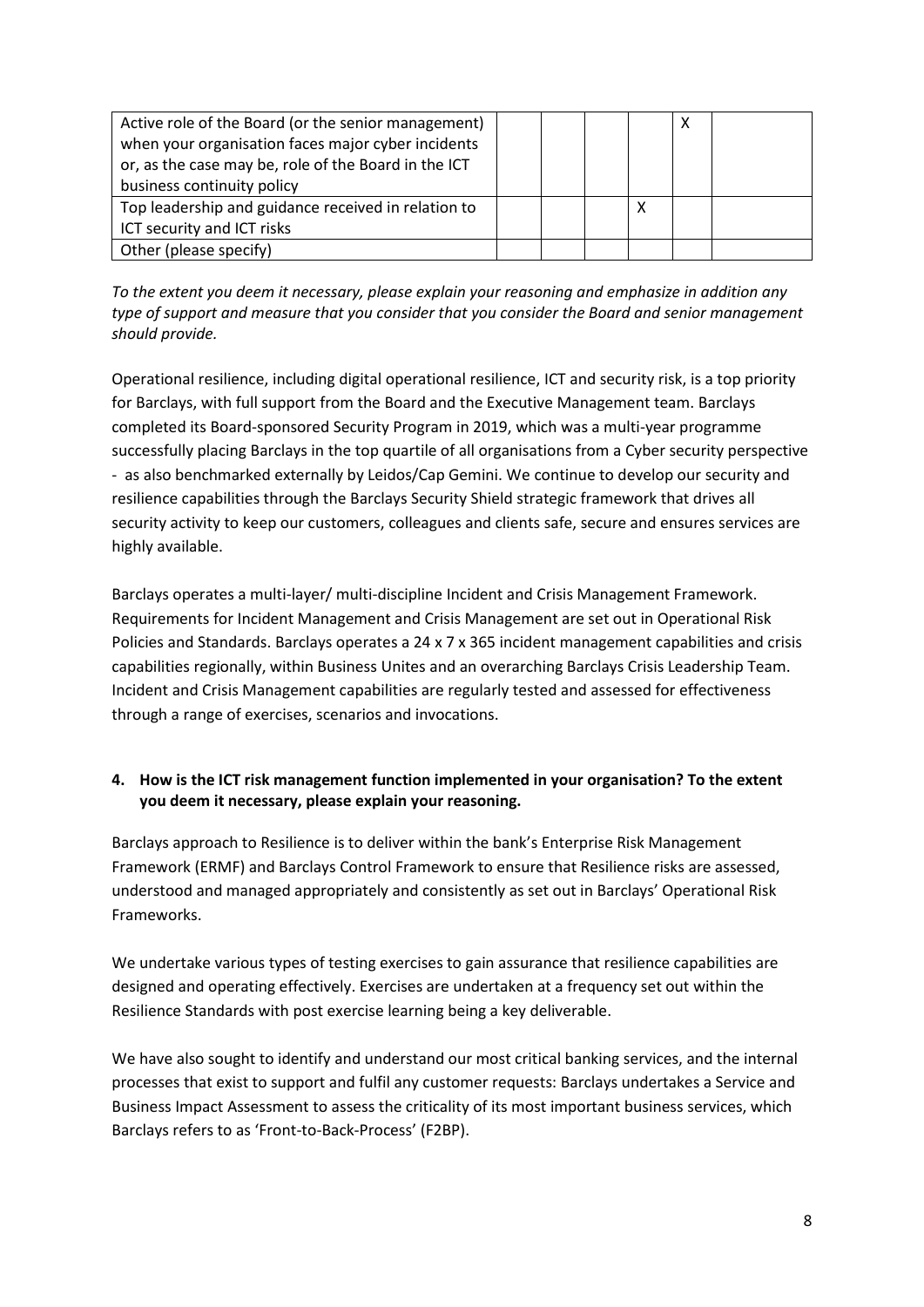The Service section of the assessment determines their Resilience Category (Res Cat), reviews Service Level Agreements, cut-off times and any defined Minimum Operating Levels. The Business Impact section utilises the Barclays Risks & Issues Classification Matrix (RICM) and a 24-hour outage scenario to evaluate the potential impact on Financial, Customer, Colleague, Reputational and Regulatory impact. Based upon these impacts a Resilience Category is assigned to each F2BP. Barclays uses Resilience Categories to define the criticality of F2BPs. Resilience Categories are defined using a Risk and Issues Classification Matrix (RICM) which defines Risk and Issue materiality on the basis of impacts at Barclays Group level. The scale of Resilience Categories ranges from 0 being the highest to 4 being the lowest.

Barclays considers the F2BPs assessed as Resilience Categories 0 & 1 as the critical processes. Resilience Categories also have correlating Recovery Time Objectives (RTO). The higher the Resilience Category the shorter the RTO. Each F2BP is assigned to Senior Accountable Executive who is responsible for ensuring its resilience and that regular testing is undertaken. A F2BP includes customer journeys, end-to-end processes, product lines, key internal supporting processes and covers delivery channels (physical or virtual, internal and external). They are not bound by legal entity, functional or organisational boundaries and where applicable, they are aligned to Critical Economic Functions (CEFs) defined by the UK Regulatory Authorities.

As part of this approach, Barclays' Business Units are required to ensure the following:

- An inventory of F2BPs is identified and maintained
- The criticality of each F2BP is assessed using the Risk and Issues Classification Matrix (within the Business Impact Assessments).
- Dependencies (such as people, technology, suppliers) are mapped and their resilience requirements set.
- These resilience requirements are mandated in our Standards and Controls and include a requirement for annual review. These outputs from these Controls drive Management Risk Reporting and any necessary remediation activity, and includes RTO, RPO and tolerable downtime.

Barclays also operates a multi-layer/multi-discipline Incident and Crisis Management Framework. Requirements for Incident Management and Crisis Management are set out in Operational Risk Policies and Standards. Barclays operates a 24 x 7 x 365 incident management capabilities and crisis capabilities regionally, within Business Units and an overarching Barclays Crisis Leadership Team. Incident and Crisis Management capabilities are regularly tested and assessed for effectiveness through a range of exercises, scenarios and invocations. Following a significant incident or a crisis, a relevant post-incident/post-crisis report is produced, with relevant 'lessons learnt' exercises also undertaken. All relevant learning points and remediation activity is then prioritised in order to effectively mitigate and remove any identified vulnerabilities. All issues are logged and remediated as per Barclays internal controls framework.

Barclays applies a consistent global approach to operational resilience and associated activities, including a standard process for assessing risk and impact across all jurisdictions. Where jurisdictions across the world take different approaches to operational resilience, Barclays seeks to incorporate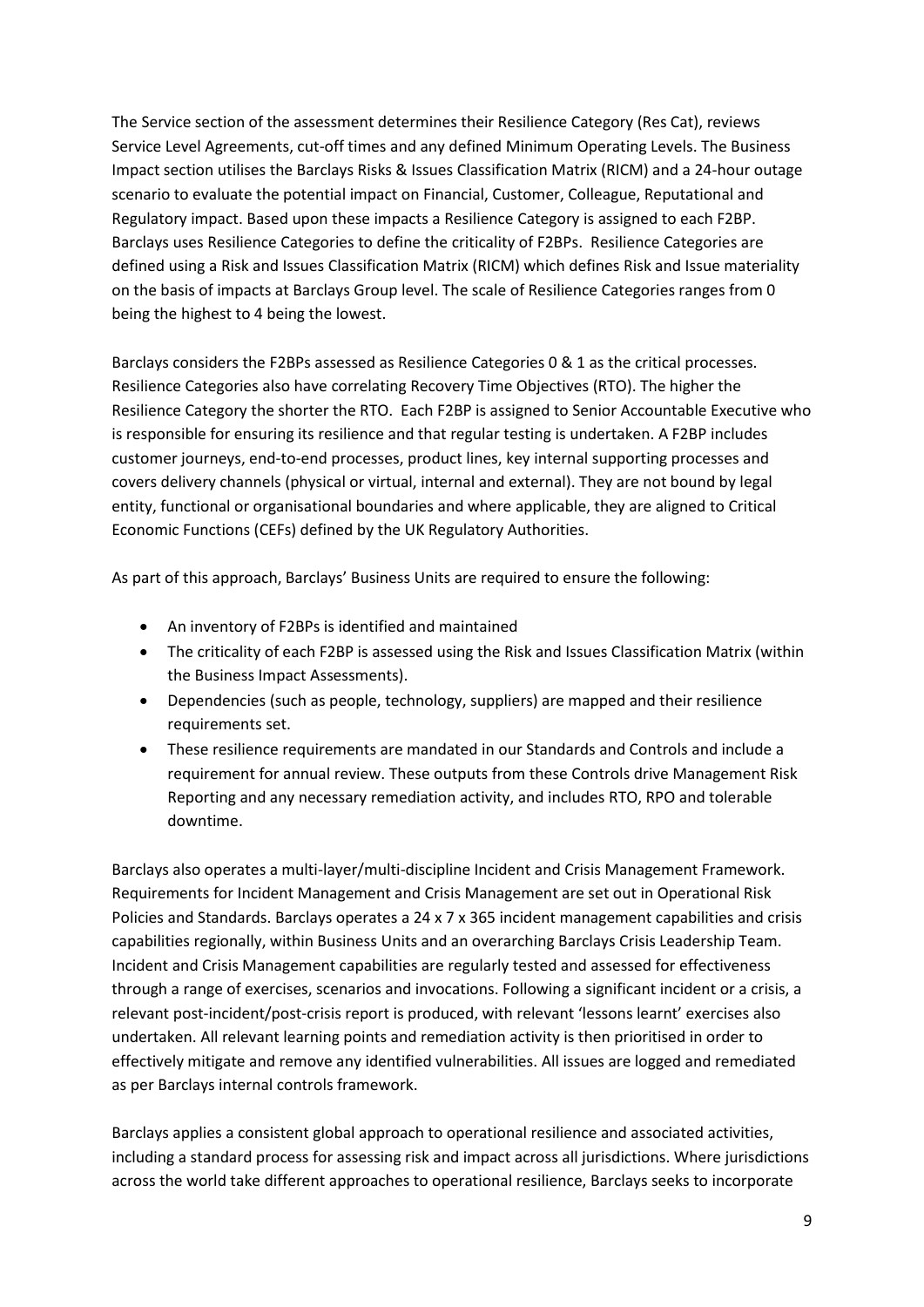any regional regulations into our global approach to ensure our Group Resilience Policy is suitable across all jurisdictions.

**5. Which main arrangements, policies or measures you have in place to identify and detect ICT risks?**

| Type of arrangement, policy, measure                                                                                                                                                                        | Yes | No | Don't know<br>/Not<br>applicable |
|-------------------------------------------------------------------------------------------------------------------------------------------------------------------------------------------------------------|-----|----|----------------------------------|
| Do you establish and maintain updated a mapping of<br>your organisation's business functions, roles and<br>supporting processes?                                                                            | X   |    |                                  |
| Do you have an up-to-date registry/inventory of<br>supporting ICT assets (e.g. ICT systems, staff,<br>contractors, third parties and dependencies on other<br>internal and external systems and processes)? | X   |    |                                  |
| Do you classify the identified business functions,<br>supporting processes and information assets based<br>on their criticality?                                                                            | X   |    |                                  |
| Do you map all access rights and credentials and do<br>you use a strict role-based access policy?                                                                                                           | X   |    |                                  |
| Do you conduct a risk assessment before deploying<br>new ICT technologies / models?                                                                                                                         | X   |    |                                  |
| Other (please specify)                                                                                                                                                                                      |     |    |                                  |

*To the extent you deem it necessary, please explain your reasoning.* 

*Please refer to our response to Question 4.* 

- **6. Have you experienced cyber-attacks with serious repercussions for your clients or counterparties?** 
	- Yes – No
	- Don't know/Not applicable

*To the extent you deem it necessary, please explain and illustrate in particular the nature of the attack and the impacts on the clients/counterparts.* 

Barclays regularly successfully defends against both minor and significant cyber-attacks. However, to date, none have had serious repercussions on clients or counterparties.

**7. How many cyber-attacks does your organisation face on average every year? How many of these have/are likely to create disruptions of the critical operations or services of your organisation?** 

*Please explain your reasoning.* 

As a major international bank, Barclays regularly faces threats from external actors. Most of these threats are routinely rebuffed automatically by our defence systems.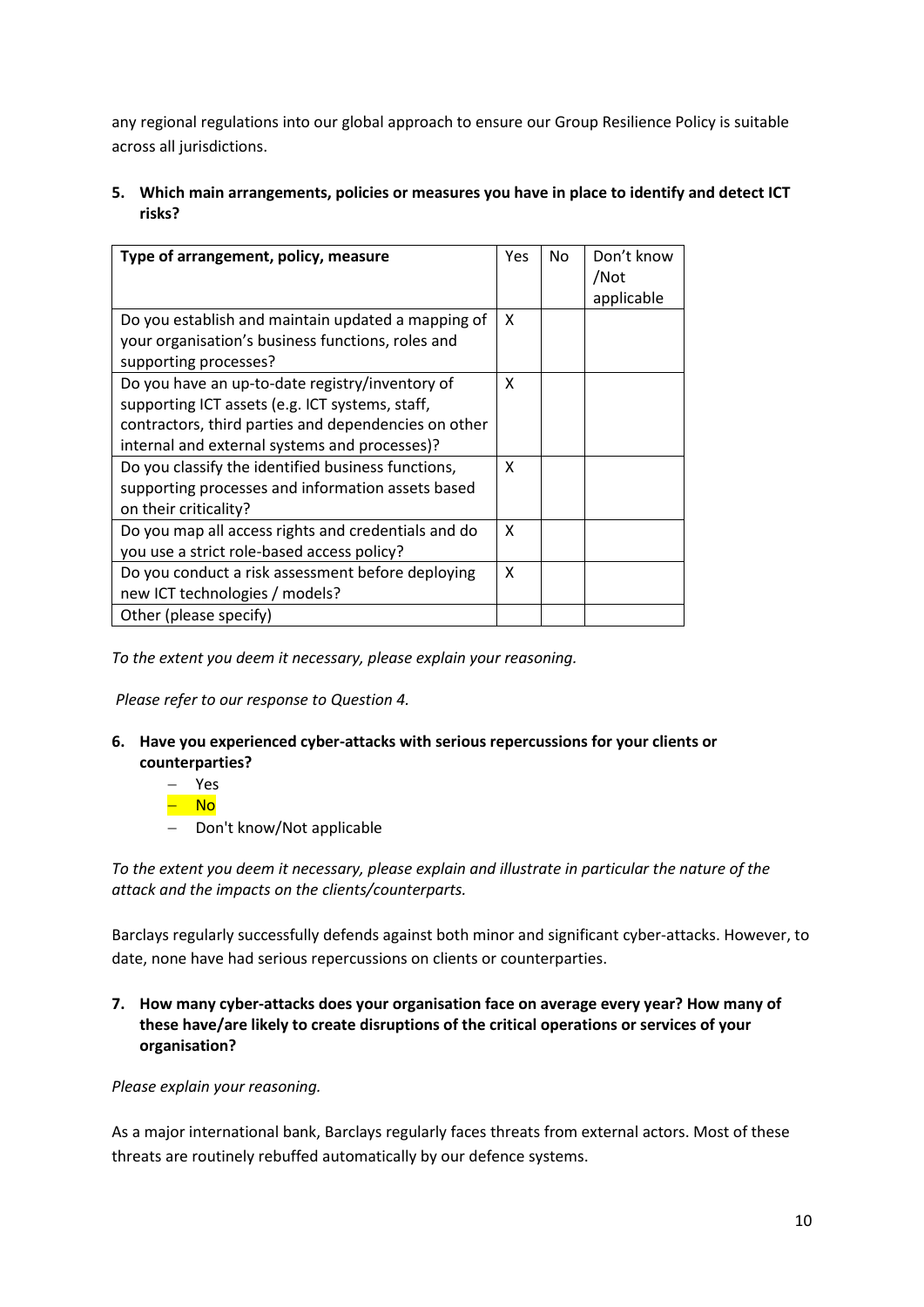Occasionally, our specialist cyber security teams are required to resolve more challenging threats, however to date, none of these threats have caused disruption to our critical services.

- **8. Do you consider that your ICT systems and tools are appropriate, regularly updated, tested and reviewed to withstand cyber-attacks or ICT disruptions and to assure their operational resilience? Which difference do you observe in this regard between in-house and outsourced ICT systems and tools?** 
	- **Yes**
	- $-$  No
	- Don't know/Not applicable

### *To the extent you deem it necessary, please explain your reasoning.*

Financial services firms are subject to various regulatory requirements that set out how they are expected to manage their ICT systems. These requirements subject firms to various controls and tests to ensure their systems can withstand and recover from external threats and operational disruptions. Barclays therefore considers that our ICT systems are appropriate and of a sufficiently high standard to defend against cyber threats and disruptions. However, to ensure our risk management frameworks and tools remain fit for purpose in an evolving external environment, Barclays undertakes regular external assurance exercises to assess and benchmark our resilience.

Barclays Chief Security Office maintains an increasingly active intelligence function that monitors trends in crime, terrorism, cyber threat developments and other threats to the Barclays business in general. Through the Joint Operations Centres (24 x 7 x 365) and a Technology Control Centre we are constantly scanning the environment for threats and taking mitigating action as appropriate. Further the Resilience Risk status is reported and reviewed quarterly at the various Resilience Council fora, which are attended by the Business Units' and the Risk Categories senior management that manage Resilience Risks. Barclays undertakes various types of testing exercises to gain assurance that resilience capabilities are designed and operating effectively. Exercises are undertaken at a frequency set out within Barclays' Resilience Standards with post exercise learning being a key deliverable.

With regard to outsourced ICT systems, Barclays utilises third party ICT suppliers to provide specific or specialist services. While financial services firms are directly subject to regulatory requirements, meaning their ICT systems and tools are required to meet certain standards, providers of outsourced ICT systems and tools may not be regulated in the same way and therefore could have lower levels of ICT resilience.

However, Barclays invest significant time and resource to minimise any impact outsourcing may have on Barclays' digital operational resilience and our ability to serve our customers.

 We have a robust supplier control programme that ensures assurance activities regarding supplier operated controls are carried out in a manner that is commensurate with the level of risk associated with the service being received from the supplier. Such assurance activities may involve supplier self-attestation questionnaires, supplier manager assurance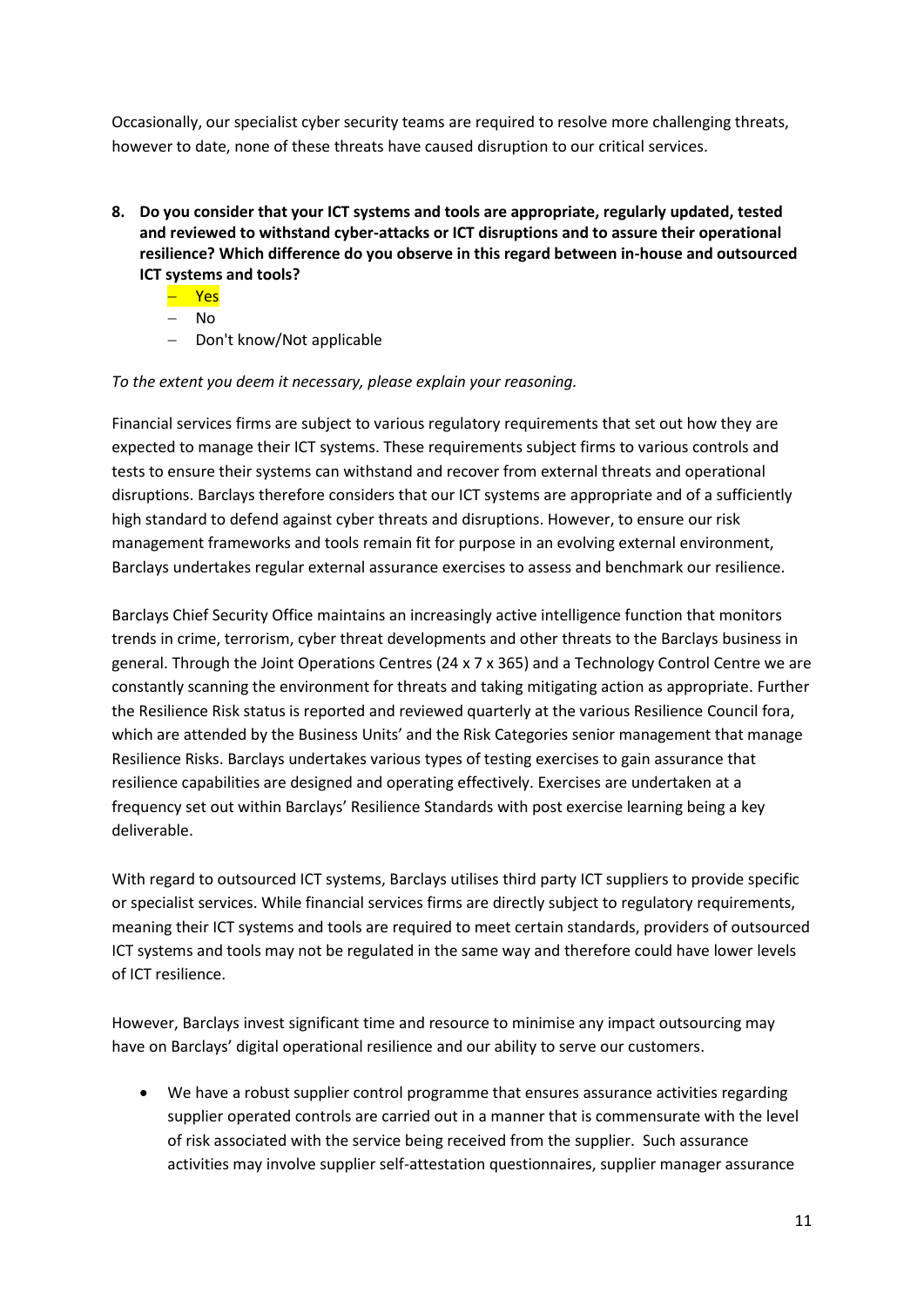reviews, on-site reviews by our Global Supplier Assurance team, on-site reviews by Barclays' internal auditing teams, or a combination of these approaches.

 To manage the operational resilience of suppliers themselves, Barclays uses a consistent framework for resilience across our supplier network. Prior to contracting, Barclays carries out an assessment of the inherent risk associated with the service being received from the supplier. Depending on the nature of the service being delivered, suppliers are contractually obligated to manage risk in the supplier chain, e.g. ensure timely availability of IT applications and infrastructure, facilities, and people to ensure that service continuity plans are appropriately tested. Each supplier is also assigned a resilience rating, which would take into account their criticality to the provision of our banking services.

## **9. Has your organisation developed and established a cloud strategy?**

- Yes
- No
- Don't know/no opinion
- **10. If the answer to the previous question (no. 9) is yes, please explain which of the following aspects are covered and how.**

|                                                                                                       | Yes | No | Don't know<br>/Not<br>applicable |
|-------------------------------------------------------------------------------------------------------|-----|----|----------------------------------|
| Do you use on-premise cloud technology?                                                               | х   |    |                                  |
| Do you use off-premise cloud technology?                                                              | x   |    |                                  |
| Does this strategy contribute to managing and<br>mitigating ICT risks?                                | X   |    |                                  |
| Do you use multiple cloud service infrastructure<br>providers? How many?                              |     | x  |                                  |
| Did your Board and senior management establish a<br>competence center for cloud in your organisation? | X   |    |                                  |

*To the extent you deem it necessary, please explain your reasoning.* 

Technology plays an integral role in supporting our strategy to accelerate growth, deliver Groupwide efficiencies and create the capacity to invest in growth initiatives that will generate sustainable returns for Barclays.

Our Group Cloud Programme plays a fundamental part in creating this capacity, as well as providing a modern and flexible infrastructure for our customers and colleagues. Barclays has a multi-cloud strategy made up of three offerings: public cloud IAAS and SAAS; internal private cloud; and Barclays' on-premises physical and virtual hosting (how we host the majority of our applications today).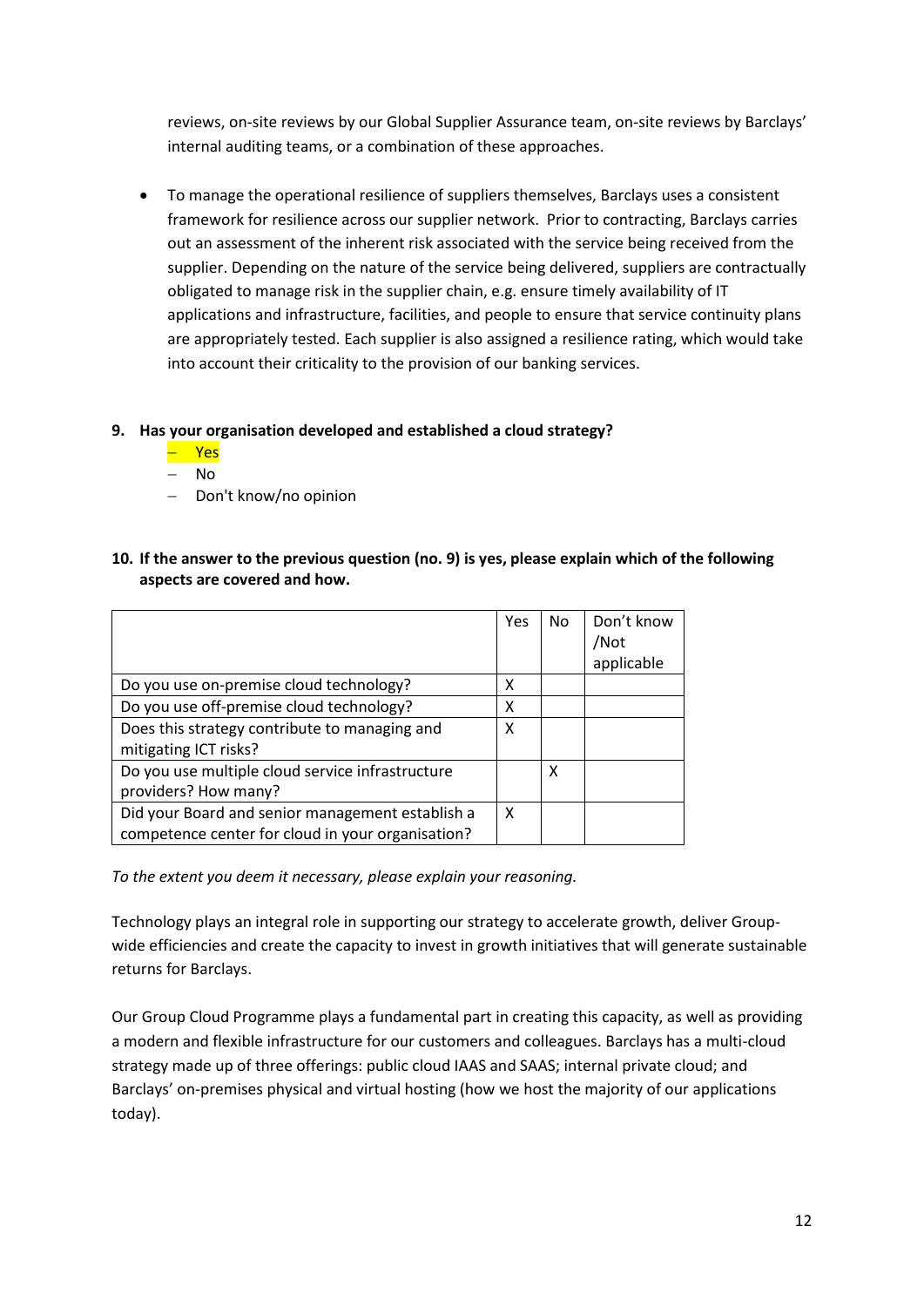Cloud technology is laying the foundations for the next generation of banking, powering the technology behind our future products and services. It provides a fantastic opportunity for us to innovate.

## **11. Do you have legacy ICT systems that you would need to reconsider for enhanced ICT security requirements? What would be the level of investments needed (in relative or absolute terms)?**

- Yes <mark>– No</mark>
- 
- Don't know / Not applicable

### *To the extent you deem it necessary, please explain your reasoning.*

Barclays is a large complex organisation with many systems that have been developed organically over a long period of time. Barclays strives to develop a technology estate of modern systems with high levels of resilience and service provision for our customers. We are constantly evaluating all of our systems from the perspective of how effectively they are able to serve our customer needs and their resilience to modern threats. This is an organic and continuous process involving significant, and increasing investment, in both upgrading our existing technology estate, and in decommissioning elements that are no longer strategic to our banking services. These actions continue to create a more resilient, simplified, strategic technology estate, ensuring Barclays is well positioned to serve our customers and clients.

Barclays operates, manages, and maintains a number of core strategic technology platforms that underpin the banking services to our customers and clients. These platforms use a variety of technologies and are appropriately secured using strong controls to protect our customer and client information and transactions. While some systems may be less modern than others, our older systems are regularly tested to ensure they continue to provide high levels of security and resilience.

Barclays take an intelligence-led approach to vulnerability and patch management to identify, categorise, prioritise and orchestrate the remediation or mitigation of vulnerabilities. These include unsecured system configurations or missing patches, as well as other security-related updates in the systems connected to the enterprise network directly.

## **12. What in your view are possible causes of difficulties you experienced in a cyber-attack/ ICT operational resilience incident? Please rate each answer from 1 to 5, 1 standing for 'not problematic' and 5 for 'highly problematic').**

| <b>Causes of difficulties</b> |   |   | 3 | 4 | Don't know<br>/Not<br>applicable |
|-------------------------------|---|---|---|---|----------------------------------|
| ICT environmental complexity  |   |   | х |   |                                  |
| Issues with legacy systems    |   | х |   |   |                                  |
| Lack of analysis tools        | х |   |   |   |                                  |
| Lack of skilled staff         | х |   |   |   |                                  |
| Other (please specify)        |   |   |   |   |                                  |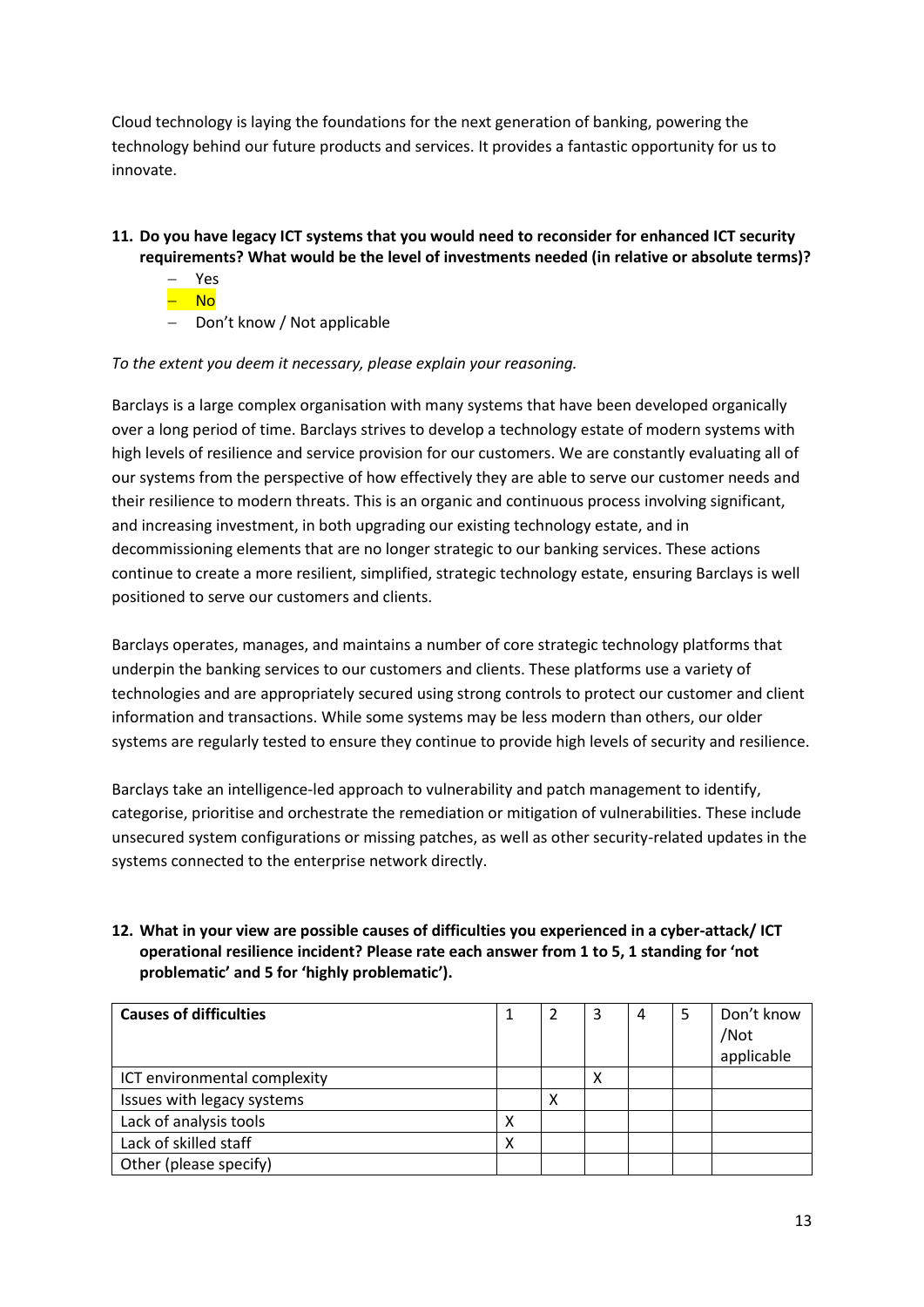*To the extent you deem it necessary, please explain your reasoning.* 

Please refer to our response in Question 11.

### **13. Do you consider that your organisation has implemented high standards of encryption?**

- Yes
- No
- Don't know/Not Applicable

*To the extent you deem it necessary, please explain your reasoning.* 

Barclays operates a defined set of standards to ensure high levels of encryption, based on risk assessment, and meets industry encryption standards as required. Where encryption is impossible, impractical or otherwise not used, Barclays refers to equivalent compensating controls.

- **14.** Do you have a structured policy for ICT change management and regular patching and a detailed backup policy?
	- Yes
	- No
	- Don't know/not Applicable

*To the extent you deem it necessary, please explain your reasoning.* 

Barclays processes approximately 25,000 technology changes every month to ensure our systems stay ahead of a range of threats, trends, and customer demands. These changes are rigorously managed, and achieve a 99.8 per cent success rate. When incidents do occur, we seek to resolve them as efficiently as possible to minimise any impact on the customer. Even in the case of the 0.2 per cent of changes that are not executed in the way that we would wish, an even smaller fraction result in any noticeable impact on our customers.

We operate, manage, and maintain a number of core strategic technology platforms that underpin the banking services to our customers and clients. These platforms use a variety of technologies and are appropriately secured using strong controls to protect our customer and client information and transactions. As part of our regular control processes, Barclays ensures that the software we operate is maintained to the latest level of security, via a regime of regular updates.

Barclays believes that a principles and risk-based approach for how firms manage ICT change management and data backups would provide the flexibility needed while being commensurate to the risks, as the technology and threats evolves.

- **15. Do you consider that your organisation has established and implemented security measures to manage and mitigate ICT and security risks (e.g. organisation and governance, logical security, physical security, ICT operations security, security monitoring, information security reviews, assessment and testing, and/or information security training and awareness measures)?**
	- Yes
	- $-$  No
	- Don't know/Not applicable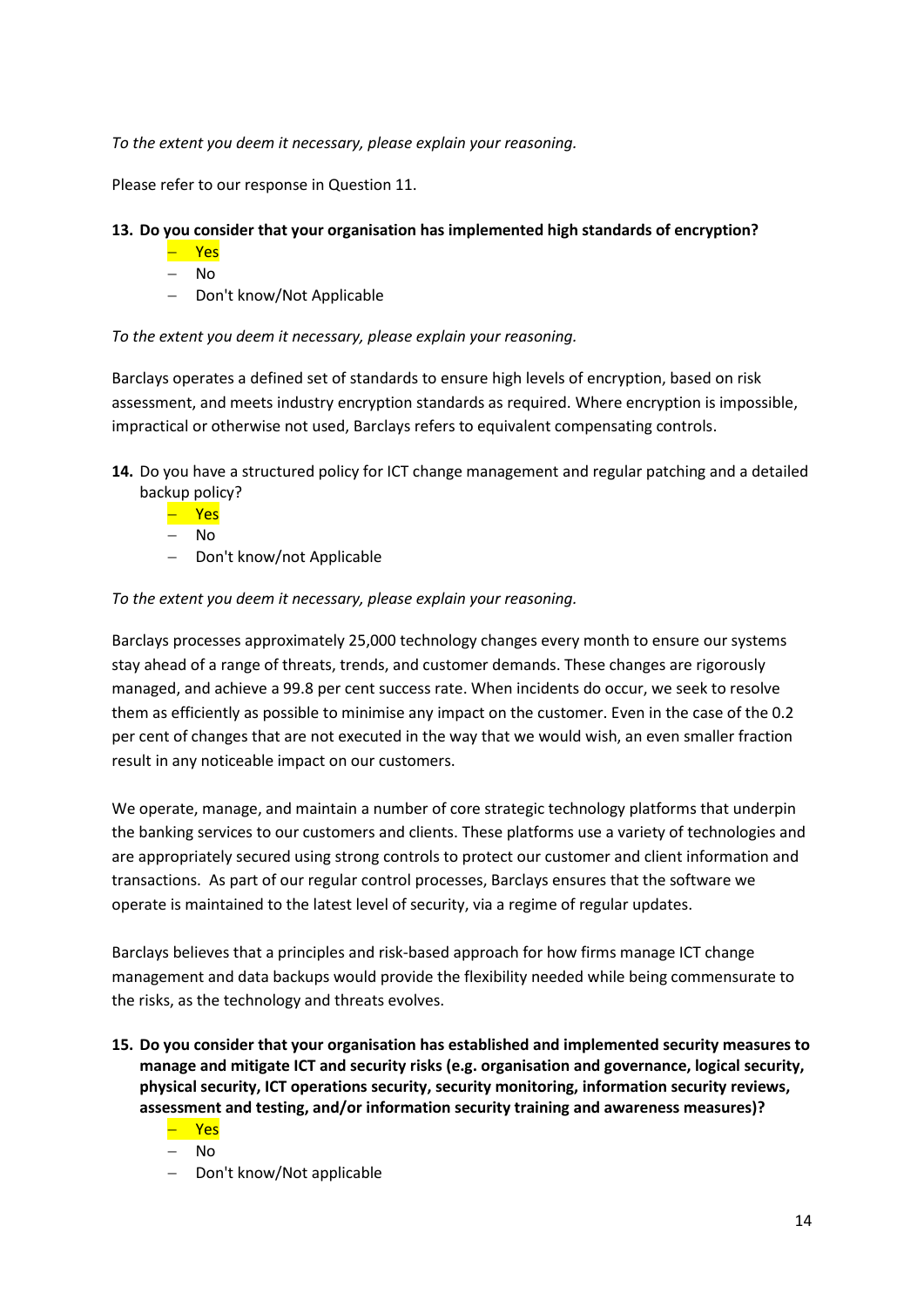*To the extent you deem it necessary, please explain your reasoning and for which measures legal clarity and simplification would be needed.* 

As part of Barclays Enterprise Risk Management Framework, Barclays has implemented strong measures and frameworks to manage and mitigate ICT and security risks. In addition, firms are expected to meet the requirements set out by the EBA in the ICT guidelines.

## **16. On average, how quickly do you restore systems after ICT incidents, in particular after a serious/major cyber-attack? Are there any differences in that respect based on where the impact was (impact on the availability, confidentiality or rather the integrity of data)?**

### *To the extent you deem it necessary, please specify and explain.*

The vast majority of disruptions, regardless of cause, are resolved quickly and within the Recovery Time Objective (RTO) defined within Barclays' Technology and Resilience Standard, which also covers infrastructure failure / disaster recovery. However, in line with the approach defined by the UK regulators, Barclays is increasingly focusing on recovery from more extreme scenarios, such as widespread destructive and intrusive cyber-attacks. This work is still at an early stage, but will include planning for and testing against a wide range of severe but plausible scenarios in order to identify:

- gaps in recovery capability;
- opportunities to improve plans, processes and procedures;
- cross-business and cross-sector collaboration options for service substitution;
- alternate technical mechanisms for service delivery and recovery and;
- investment priorities.

The extent of testing will cover various types of impacts in relation to availability, confidentiality and integrity of data and systems as well as different scales of impact to validate which scenarios Barclays can recover from within the defined Impact Tolerance for the Service being tested (maximum tolerable period of disruption). Test outputs will be shared at Board level and will help shape future investment particularly in relation to recovery capability and service continuity.

However, it should be noted that recovery capability is not the only factor that would be considered with regard to incident management and RTOs: assessing firms' overall resilience position for incidents, it is important that the focus is not limited to recovery capability, but also considers the entire capability (prevention, detection, response, recovery).

We therefore would encourage EU policymakers to avoid inadvertently creating a culture whereby firms seek to restore systems as soon as possible in order that they can meet a regulatory RTO deadline. Firms should instead focus on restoring systems only with they are sufficiently safe, secure and stable. Policymakers should therefore consider how they can use an RTO in a principles based framework of minimum common standards and best practice guidelines, rather than as part of a prescriptive, rules based framework.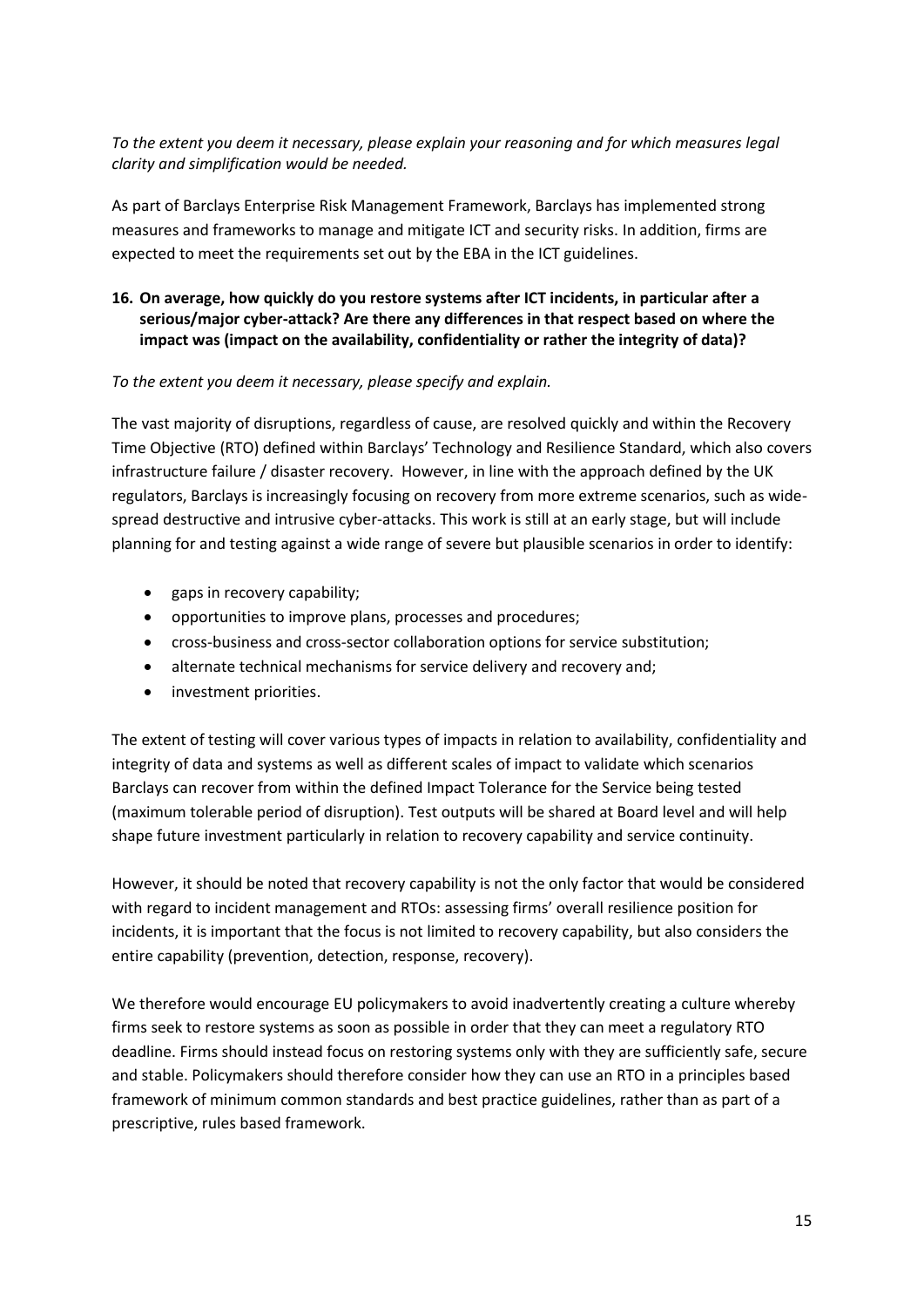The Commission should, additionally, take into the consideration the planned Financial Stability Board public consultation on a toolkit of effective practices for cyber incident response and recovery this year. It is important that the Commission aligns to these global guidelines for any legislative proposals made.

**17. Which issues you struggle most with, when trying to ensure a quick restoration of systems and the need to maintain continuity in the delivery of your (critical) business functions?**

| <b>Issues</b>                                                                                                                                                                              | <b>Yes</b> | <b>No</b>    | Don't know<br>/Not<br>applicable |
|--------------------------------------------------------------------------------------------------------------------------------------------------------------------------------------------|------------|--------------|----------------------------------|
| Lack of comprehensive business continuity policy<br>and/or recovery plans                                                                                                                  |            | X            |                                  |
| Difficulties to keep critical/ core business operations<br>running and avoid shutting down completely                                                                                      |            | X            |                                  |
| Internal coordination issues (i.e. within your<br>organisation) in the effective deployment of<br>business continuity and recovery measures                                                |            | X            |                                  |
| Lack of common contingency, response,<br>resumption/recovery plans for cyber security<br>scenarios - when more financial actors in your<br>particular ecosystem are impacted               |            | X            |                                  |
| No ex-ante determination of the precise required<br>capacities allowing the continuous availability of the<br>system                                                                       |            | X            |                                  |
| Difficulties of the response teams to effectively<br>engage with all relevant (i.e. business lines) teams in<br>your organization to perform any needed mitigation<br>and recovery actions |            | $\mathsf{x}$ |                                  |
| Difficulty to isolate and disable affected information<br>systems                                                                                                                          |            | X            |                                  |
| Other (please specify)                                                                                                                                                                     |            |              |                                  |

*To the extent you deem it necessary, please explain your reasoning.* 

*Please refer to our response to Question Q16.*

## **18. What are your views on having in the legislation a specific duration for the Recovery Time Objective (RTO) and having references to a Recovery Point Objective (RPO)?**

*To the extent you deem it necessary, please explain your reasoning.*

Please refer to our response to Question Q16.

We urge regulators and policymakers to avoid creating perverse incentives for firms and FMIs when it comes to recovery from a real event. Impact Tolerances (maximum tolerable period of disruption) should be used for planning purposes rather than treated as an expected recovery target or service level.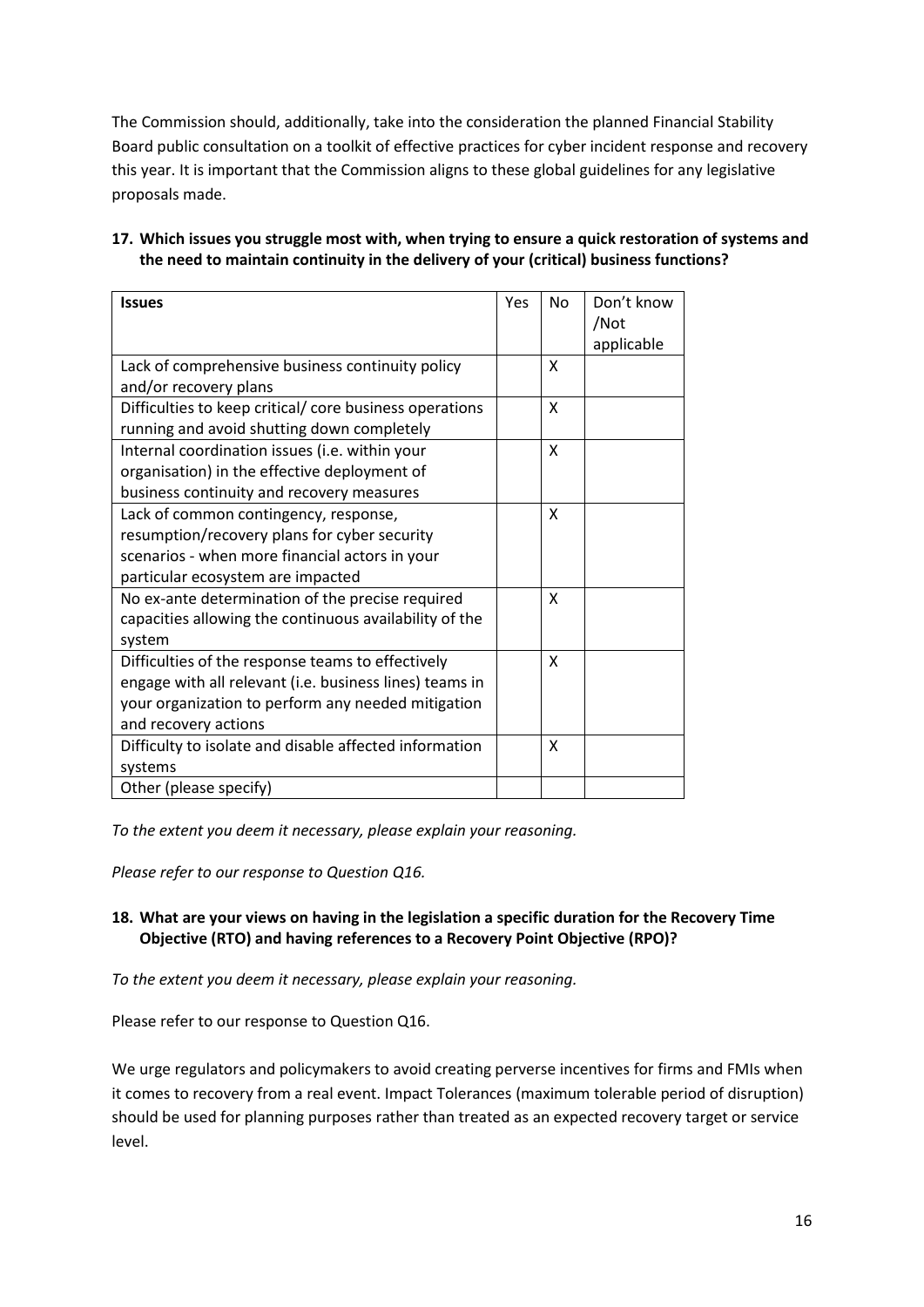An Impact Tolerance may be used to refine priorities, inform recovery plans and Incident Management processes, a baseline for testing and a mechanism for reporting recovery capability gaps. It is important that in real disruption events, firms focus on making recovery decisions carefully such that additional risk is not introduced within the financial system.

EU policymakers should therefore consider how they can encourage firms to incorporate an RTO as part of their ICT resilience, through a principles based framework of minimum common standards and best practice guidelines, rather than a prescriptive, rules based framework. It is important that any future framework maintains sufficient flexibility for firms to implement it proportionately, depending on the size and criticality of their services.

Policymakers should also look to align measures in any framework with other international standards in this space, for example, FSB work on incident response times.

|                                                                                                                                                    | Yes                       | No | Don't know<br>/Not |
|----------------------------------------------------------------------------------------------------------------------------------------------------|---------------------------|----|--------------------|
|                                                                                                                                                    |                           |    | applicable         |
| Do you promote staff education on ICT and security<br>risk through regular information sessions and/or<br>trainings for employees?                 | $\boldsymbol{\mathsf{x}}$ |    |                    |
| Do you regularly organize dedicated trainings for the<br>Board members and senior management?                                                      | X                         |    |                    |
| Do you receive from the Board all the support you<br>need for implementing effective cyber incident<br>response and recovery improvement programs? | X                         |    |                    |
| Do you make sure that the root causes are identified<br>and eliminated to prevent the occurrence of<br>repeated incidents?                         | $\boldsymbol{\mathsf{x}}$ |    |                    |
| Do you conduct ex post root cause analysis of<br>cybersecurity incidents?                                                                          | X                         |    |                    |
| Other (please specify)                                                                                                                             |                           |    |                    |

**19.** Through which activities or measures do you incorporate lessons post-incidents and how do you enhance the cyber security awareness within your organisation?

*To the extent you deem it necessary, please explain your reasoning.* 

Following a significant incident or a crisis, a relevant post-incident/post-crisis report is produced, with relevant 'lessons learnt' exercises also undertaken. All relevant learning points and remediation activity is then prioritised in order to effectively mitigate and remove any identified vulnerabilities. All issues are then logged and remediated as per Barclays' internal controls framework.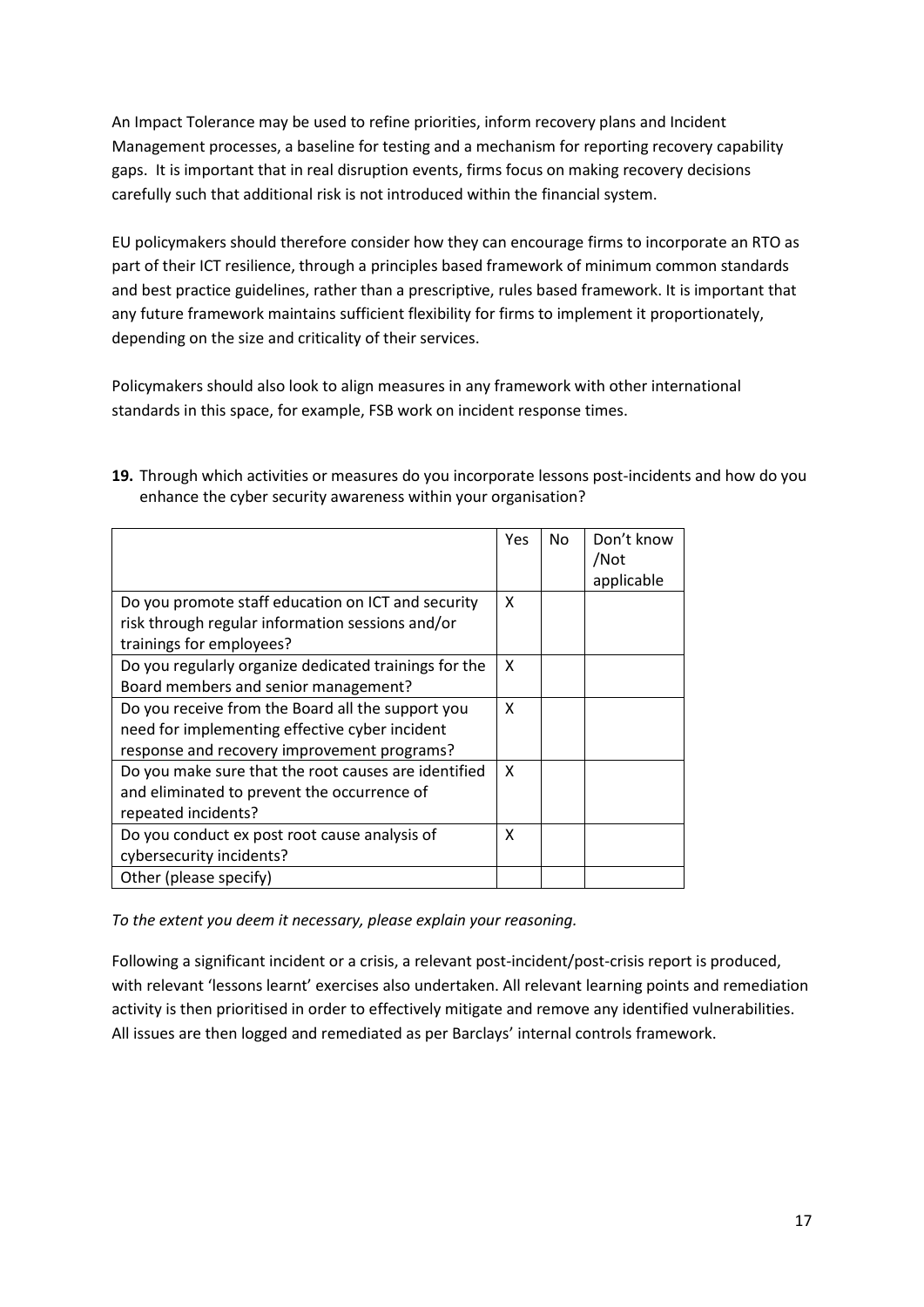## Section 2: ICT and Security Incident Reporting Requirements

## **20. Is your organisation currently subject to ICT and security incident reporting requirements?**

Yes

No

Don't know/Not applicable

*To the extent you deem it necessary, please explain your reasoning.* 

As a firm operating in the EU, Barclays is subject to the following EU regulatory cyber incident reporting requirements:

- NIS Directive: major incident reporting for operators of essential services
- GDPR: data breach notification
- eIDAS: incident reporting for trusted services providers
- PSD2: incident reporting for payment service providers
- ECB SSM: incident reporting for significant institutions
- Target 2: incident reporting for critical participants

In addition to the above EU regulatory requirements, we are also required to update national regulators in other jurisdictions in which we operate. For example, we are required to inform UK, Asian and US regulators of cyber incidents that cause material disruption to our services.

As a result, a firm could be required to inform multiple regulators about an incident, often under different pieces of regulation, and therefore complying with different templates, thresholds, and timescales.

## *21.* **Do you agree that a comprehensive and harmonised EU-wide system of ICT and security incident reporting should be designed for all financial entities?**

- Yes
- No
- Don't know

*To the extent you deem it necessary, please explain your reasoning.* 

Barclays agrees that EU policymakers should look to introduce a harmonised EU-wide system of ICT and security incident reporting for financial entities. Such a framework would introduce greater efficiency and reduce the burden of reporting for firms during an incident, when resources may be needed most to respond and deal with an incident.

For policymakers and regulators, there would be benefit in terms of greater standardisation of incident reports from firms across the EU, thereby enabling higher quality analysis. A harmonised, more coordinated system of incident reporting could also improve real-team collaboration between firms and regulators during a critical incident, enabling firms to prepare for potential incidents yet to hit them.

Barclays would note that industry would benefit from greater information sharing from regulators back to the firms. Currently, firms report incidents to regulators, but there is no mechanism to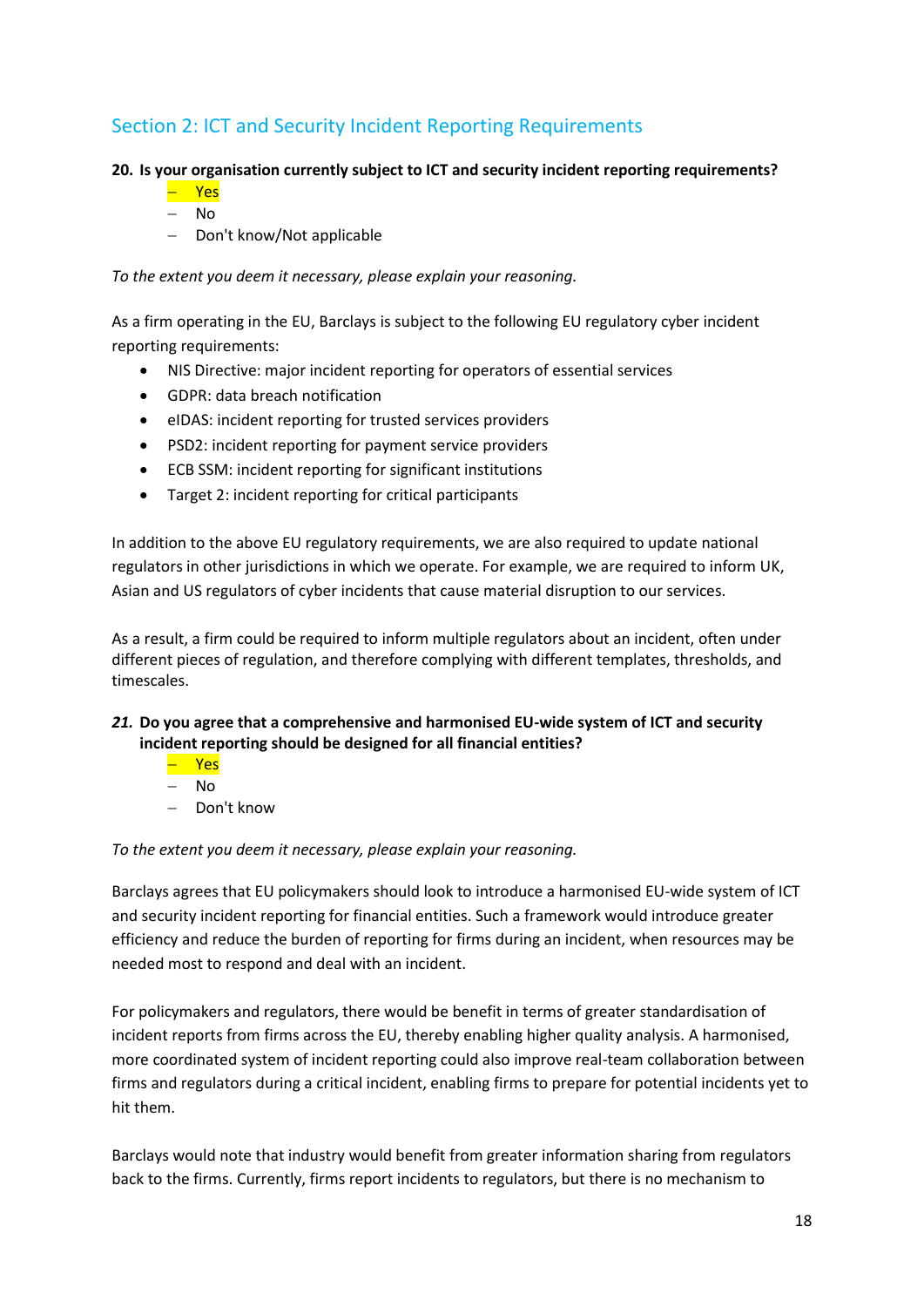receive any aggregated information back to firms from the regulators. In any new incident reporting framework, policymakers should seek to create a more bilateral, two-way sharing of information. This sharing of information back to firms could form part of any information sharing framework, explored in section 5.

## *22.* **If the answer to the previous question (no. 21) is yes, please explain which of the following elements should be harmonised?**

| Elements to be harmonised in the EU-wide system<br>of ICT incident reporting | Yes | No | Don't know<br>/Not<br>applicable |
|------------------------------------------------------------------------------|-----|----|----------------------------------|
| Taxonomy of reportable incidents                                             | х   |    |                                  |
| Reporting templates                                                          | х   |    |                                  |
| Reporting timeframe                                                          | χ   |    |                                  |
| Materiality thresholds                                                       | х   |    |                                  |
| Other (please specify)                                                       |     |    |                                  |

*To the extent you deem it necessary, please explain your reasoning.* 

Please refer to responses provided in Question 20 and 21.

Furthermore, we encourage policymakers to look at harmonising the taxonomy and materiality of reportable incidents across the EU. Currently, firms may take different interpretations as to whether an incident is reportable to regulators. This can serve to skew regulators perceptions of the incident landscape, if some firms report many incidents regardless of size of impact, while others report only few. Harmonising the taxonomy and materiality would resolve this problem.

We would note that the Commission should look to align any incident reporting element of the new framework with international standards, to avoid creating an EU framework with diverging requirements.

## *23.* **What level of detail would be required for the ICT and security incident reporting? Please elaborate on the information you find useful to report on, and what may be considered as unnecessary.**

*To the extent you deem it necessary, please explain your reasoning.* 

Barclays has not answered this question.

*24.* **Should all incidents be within the scope of reporting, or should materiality thresholds be considered, whereby minor incidents would have to be logged and addressed by the entity but still remain unreported to the competent authority?** 



*To the extent you deem it necessary, please explain your reasoning.*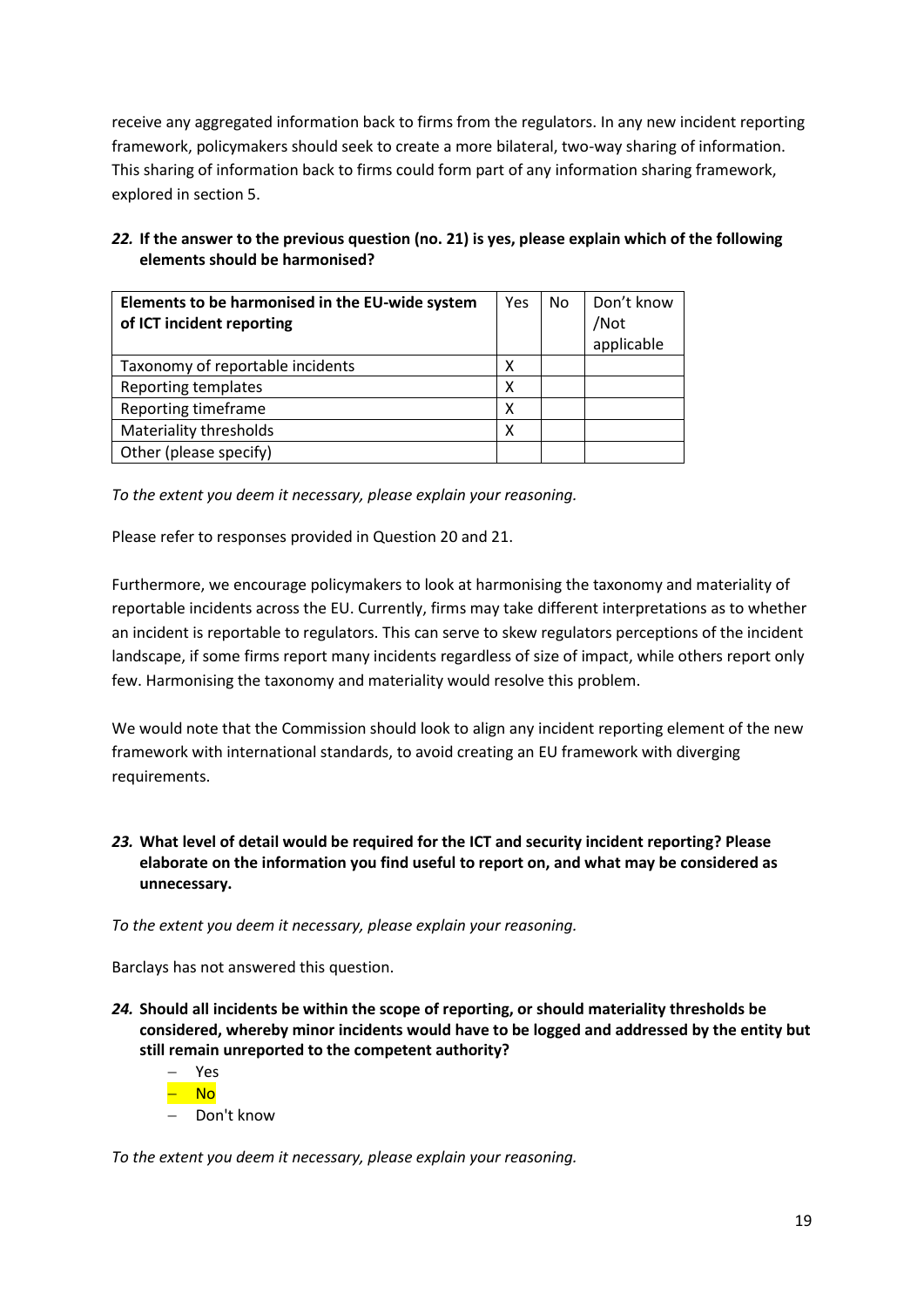Barclays considers that any new EU incident reporting framework should only require significant security incidents to be reported. Significant incidents could be determined using common materiality thresholds based on impacts to a firms' operations, systems, sensitive information and reputation. Firms should not be required to report all incidents, i.e. insignificant incidents below a materiality threshold. This would reduce the reporting burden on firms, and enable regulators to receive information only on significant incidents that require greater focus.

**25. Which governance elements around ICT and security incident reporting would be needed? To which national competent authorities should ICT and security incidents be reported or should there be one single authority acting as an EU central hub/database?** 

*To the extent you deem it necessary, please explain your reasoning.* 

Please refer to responses provided under Question 21 and 22.

- *26.* **Should a standing mechanism to exchange incident reports among national competent authorities be set up?** 
	- Yes
	- No
	- Don't know

*To the extent you deem it necessary, please explain your reasoning.* 

Please refer to our responses provided in Question 22 and 25.

## **27. What factors or requirements may currently hinder cross-border cooperation and information exchange on ICT and security incidents?**

*To the extent you deem it necessary, please explain your reasoning and provide concrete examples.* 

We note that firms may operate in multiple jurisdictions - both within, and outside the EU - and therefore engage with multiple regulators in those jurisdictions. As per our earlier responses, the reporting process in terms of templates, timeframes and channels may differ across different jurisdictions, as well as the style and content of reports. A new EU wide framework requiring a harmonised incident reports to be provided though one central channel would ease this issue, at least within the EU.

Beyond the EU, policymakers should look to ensure strong cooperation arrangements and relationships exist with regulators in other major jurisdictions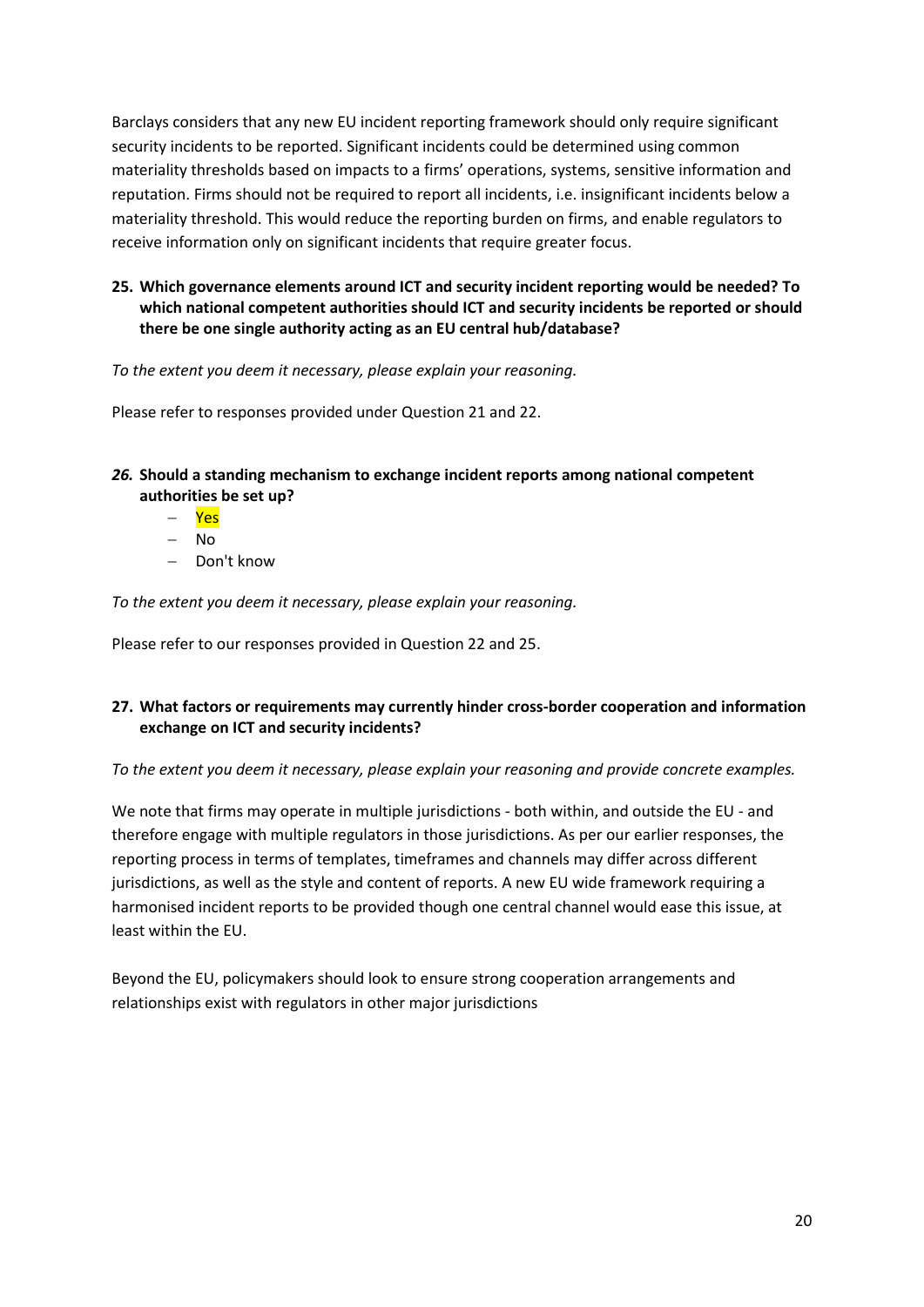## Section 3 - Digital Operational Resilience Testing Framework

### **28. Is your organisation currently subject to any ICT and security testing requirements?**

- Yes
- No
- Don't know/not applicable

If the answer is yes:

|                                                                   | <b>Yes</b> | <b>No</b> | Don't know<br>' not<br>applicable |
|-------------------------------------------------------------------|------------|-----------|-----------------------------------|
| Do you face any issues with overlapping or diverging obligations? |            |           |                                   |
| Do you practice ICT and security testing on a voluntary basis?    |            |           |                                   |

*To the extent you deem it necessary, please explain your reasoning.* 

Barclays undertakes ICT and security testing as part of various regulatory initiatives in the jurisdictions in which we operate. In the EU, the EBA's ICT guidelines include provisions on testing. The ECB also requires firms to test their systems and inform them of any risks. In the UK, Barclays also participates in the Bank of England's CBEST initiative which seeks to provide a controlled approach to security testing within the financial sector.

In the US, Barclays undertakes security testing in alignment with defined Barclays' controls, industry best-practices and relevant regulatory expectations. To ensure global consistency, Barclays would suggest that any new EU framework covering testing of ICT security should be aligned with recommendations provided by the FSB and the BIS.

## *29.* **Should all financial entities be required to perform a baseline testing/assessment of their ICT systems and tools? What could its different elements be?**

| Different elements of a baseline<br>testing/assessment framework | Yes | No | Don't know<br>/Not<br>applicable |
|------------------------------------------------------------------|-----|----|----------------------------------|
| Gap analyses?                                                    | х   |    |                                  |
| Compliance reviews?                                              | χ   |    |                                  |
| Vulnerability scans?                                             | χ   |    |                                  |
| Physical security reviews?                                       | х   |    |                                  |
| Source code reviews?                                             | х   |    |                                  |
| Other (please specify)                                           |     |    |                                  |

*To the extent you deem it necessary, please explain your reasoning.* 

Barclays believes that, as part of a comprehensive approach to ICT security risk, all financial entities should undertake regular testing and assessment of their ICT security. Barclays therefore supports efforts to establish a common denominator requiring basic assessment of systems by firms. The EBA ICT guidelines could be appropriate for baseline testing requirements.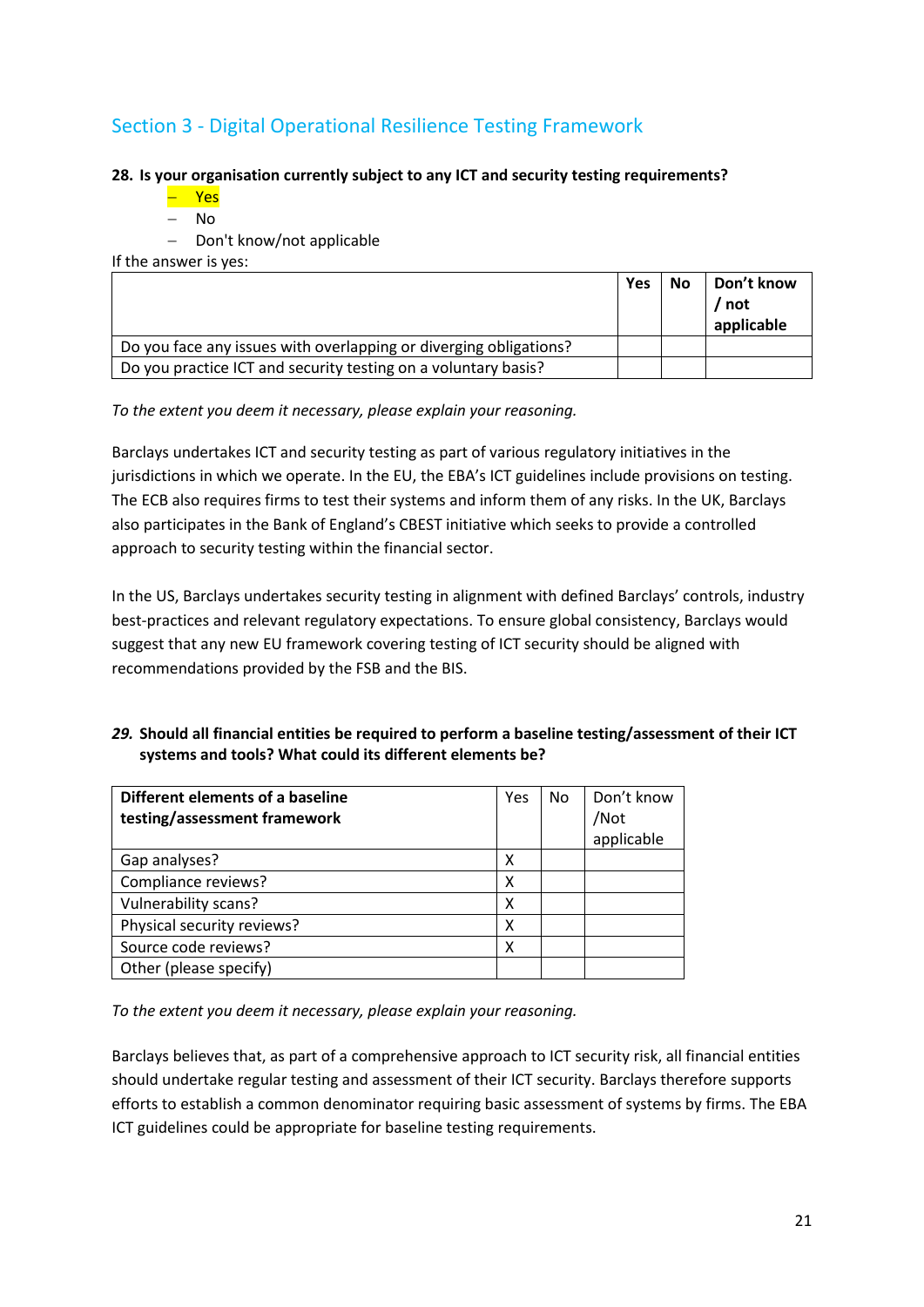*30.* **For the purpose of being subject to more advanced testing (e.g. threat led penetration testing, TLPT), should financial entities be identified at EU level (or should they be designated by competent authorities) as "significant" on the basis of a combination of criteria such as:** 

| <b>Criteria</b>                                        | Yes | No | Don't know |
|--------------------------------------------------------|-----|----|------------|
|                                                        |     |    | /Not       |
|                                                        |     |    | applicable |
| Proportionality-related factors (i.e. size, type,      |     |    | х          |
| profile, business model)?                              |     |    |            |
| Impact – related factor (criticality of services       |     |    | х          |
| provided)?                                             |     |    |            |
| Financial stability concerns (Systemic importance for  |     |    | x          |
| the EU)?                                               |     |    |            |
| Other appropriate qualitative or quantitative criteria |     |    |            |
| and thresholds (please specify)?                       |     |    |            |

*To the extent you deem it necessary, please explain your reasoning.* 

CBEST-style testing, or threat led penetration testing, can put a significant strain on resources and is therefore disruptive. Any testing performed by the regulator should be limited in frequency and should not conflict with other regulators performing similar testing.

We would like to note that should the Commission intend to subject certain financial firms deemed 'significant' to more advanced framework testing, we would suggest that firms deemed to be 'in scope' for more advanced requirements should be identified based on existing frameworks that already outline 'significant' institutions, e.g. ECB supervised firms, BCBS GSIBs, or firms deemed significant by member state authorities.

|  | 31. In case of more advanced testing (e.g. TLPT), should the following apply? |  |  |  |
|--|-------------------------------------------------------------------------------|--|--|--|
|--|-------------------------------------------------------------------------------|--|--|--|

|                                                                                                                                                                                                                                   | Yes | <b>No</b> | Don't know<br>/Not<br>applicable |
|-----------------------------------------------------------------------------------------------------------------------------------------------------------------------------------------------------------------------------------|-----|-----------|----------------------------------|
| Should it be run on all functions?                                                                                                                                                                                                |     |           | x                                |
| Should it be focused on live production systems?                                                                                                                                                                                  |     |           | X                                |
| To deal with the issue of concentration of expertise<br>in case of testing experts, should financial entities<br>employ their own (internal) experts that are<br>operationally independent in respect of the tested<br>functions? |     |           | X                                |
| Should testers be certified, based on recognised<br>international standards?                                                                                                                                                      |     |           | x                                |
| Should tests run outside the Union be recognised as<br>equivalent if using the same parameters (and thus<br>be 18 held valid for EU regulatory purposes)?                                                                         | X   |           |                                  |
| Should there be one testing framework applicable<br>across the Union? Would TIBER-EU be a good<br>model?                                                                                                                          |     |           | X                                |
| Should the ESAs be directly involved in developing a<br>harmonised testing framework (e.g. by issuing                                                                                                                             |     |           | x                                |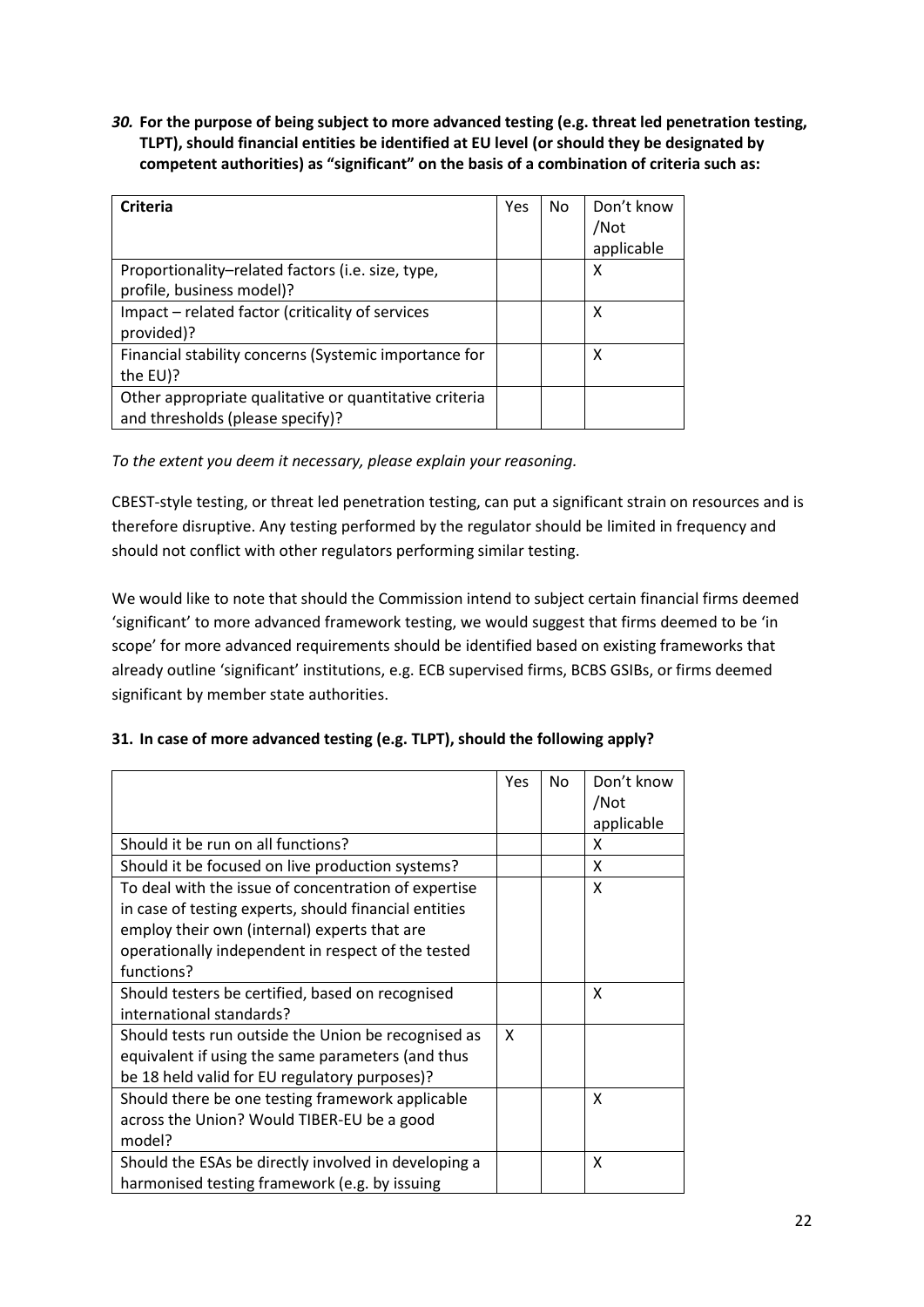| guidelines, ensuring coordination)? Do you see a<br>role for other EU bodies such as the ECB/SSM, ENISA<br>or ESRB? |  |  |
|---------------------------------------------------------------------------------------------------------------------|--|--|
| Should more advanced testing (e.g. threat led<br>penetration testing) be compulsory?                                |  |  |
|                                                                                                                     |  |  |

*To the extent you deem it necessary, please explain your reasoning.* 

Whilst we agree that it is important for financial entities in the EU to perform some form of testing or assessment of their ICT systems, we do not believe any new EU framework should introduce prescriptive rules governing how firms undertake testing and assessment of their ICT security. Instead, any framework should take a principles-based approach providing guidance on industry best practice for testing. It is also important that any framework is able to adapt to the changing external threat environment.

As per our response provided under Q28, we urge EU policymakers to ensure that any new EU testing framework is aligned other international testing frameworks, such as the FSB and the BIS. Consistent frameworks across jurisdictions would allow policymakers and regulators to recognise tests and assessments undertaken outside the EU as 'equivalent' to those undertaken within EU. This would reduce the burden on firms having to undertake multiple assessments under different frameworks in different regimes.

## *32.* **What would be the most efficient frequency of running such more advanced testing given their time and resource implications?**

- $-$  Every six months
- $-$  Every year
- $-$  Once every three years
- Other

## *To the extent you deem it necessary, please explain your reasoning.*

Barclays believes the Commission should not seek to mandate a strict schedule for advanced testing, but should recommend that firms continuously monitor the sector and undertake regular testing exercises as appropriate. It is important that any testing framework allow firms sufficient time to plan, undertake and respond to testing appropriately. Testing should be limited in frequency and seek to ensure it does not conflict with other regulators performing similar tests.

## *33.* **The updates that financial entities make based on the results of the digital operational testing can act as a catalyst for more cyber resilience and thus contribute to overall financial stability. Which of the following elements could have a prudential impact?**

|                                                     | Yes | No | Don't know |
|-----------------------------------------------------|-----|----|------------|
|                                                     |     |    | /Not       |
|                                                     |     |    | applicable |
| The baseline testing/assessment tools (see question |     |    | х          |
| $29$ ?                                              |     |    |            |
| More advanced testing (e.g. TLPT)?                  |     |    |            |
| Other (please specify)                              |     |    |            |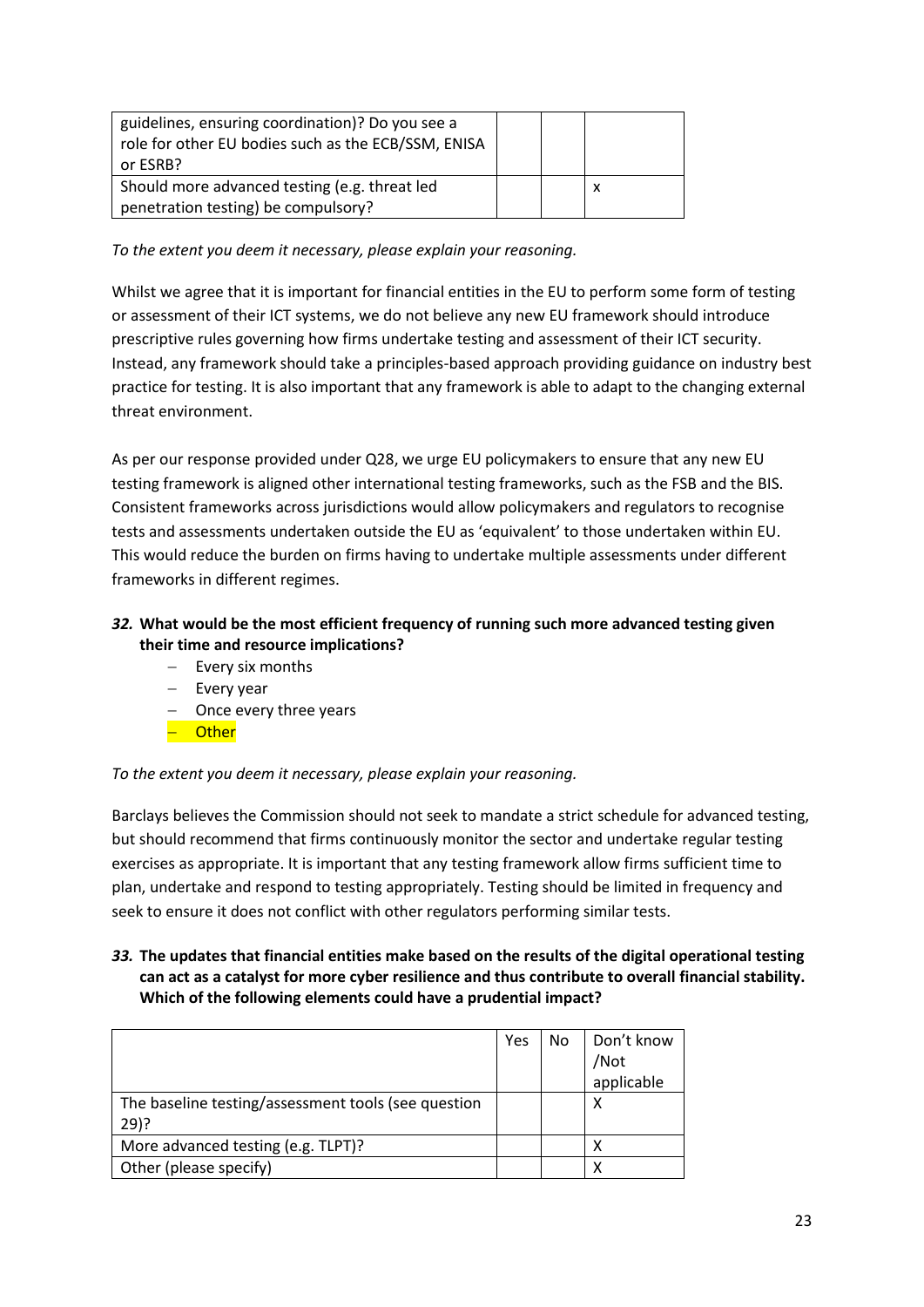Barclays has not responded to this question.

## Section 4 - Addressing third party risk: Oversight of third party providers (including outsourcing)

## **34. What are the most prominent categories of ICT third party providers which your organisation uses?**

*To the extent you deem it necessary, please explain your reasoning.* 

The following are our top categories in order of spend:

- 1. IT Professional Services
- 2. IT Infrastructure
- 3. Networks and Telecoms
- 4. Enterprise Wide Software
- 5. Customer Facing Software
- *35.* **Have you experienced difficulties during contractual negotiations between your organisation and any ICT third party providers, specifically with regard to establishing arrangements reflecting the outsourcing requirements of supervisory/regulatory authorities?** 
	- Yes
	- $-$  No
	- Don't know/not applicable

*To the extent you deem it necessary, please explain your reasoning, elaborating on which specific outsourcing requirements were difficult to get reflected in the contract(s).* 

Barclays has strong governance frameworks in place to ensure that all regulatory requirements are satisfied when outsourcing to third party service providers. Barclays requires third parties to agree to these provisions before any outsourcing can be agreed.

Barclays has experienced certain challenges when seeking to establish outsourcing arrangements that satisfy regulatory requirements:

- Third-party providers may lack clarity and understanding of the regulatory requirements governing outsourcing of services (i.e. disagreements as to whether a third-party complies with certain provisions)
- Whilst the EBA's outsourcing guidelines are global in application, however, third-party providers in third countries (e.g. USA) may be unaware of such requirements and therefore reluctant to comply.
- While direct third-party suppliers may be willing to comply with relevant requirements, a supplier may have limited leverage to require their subcontractors to comply with the same requirements.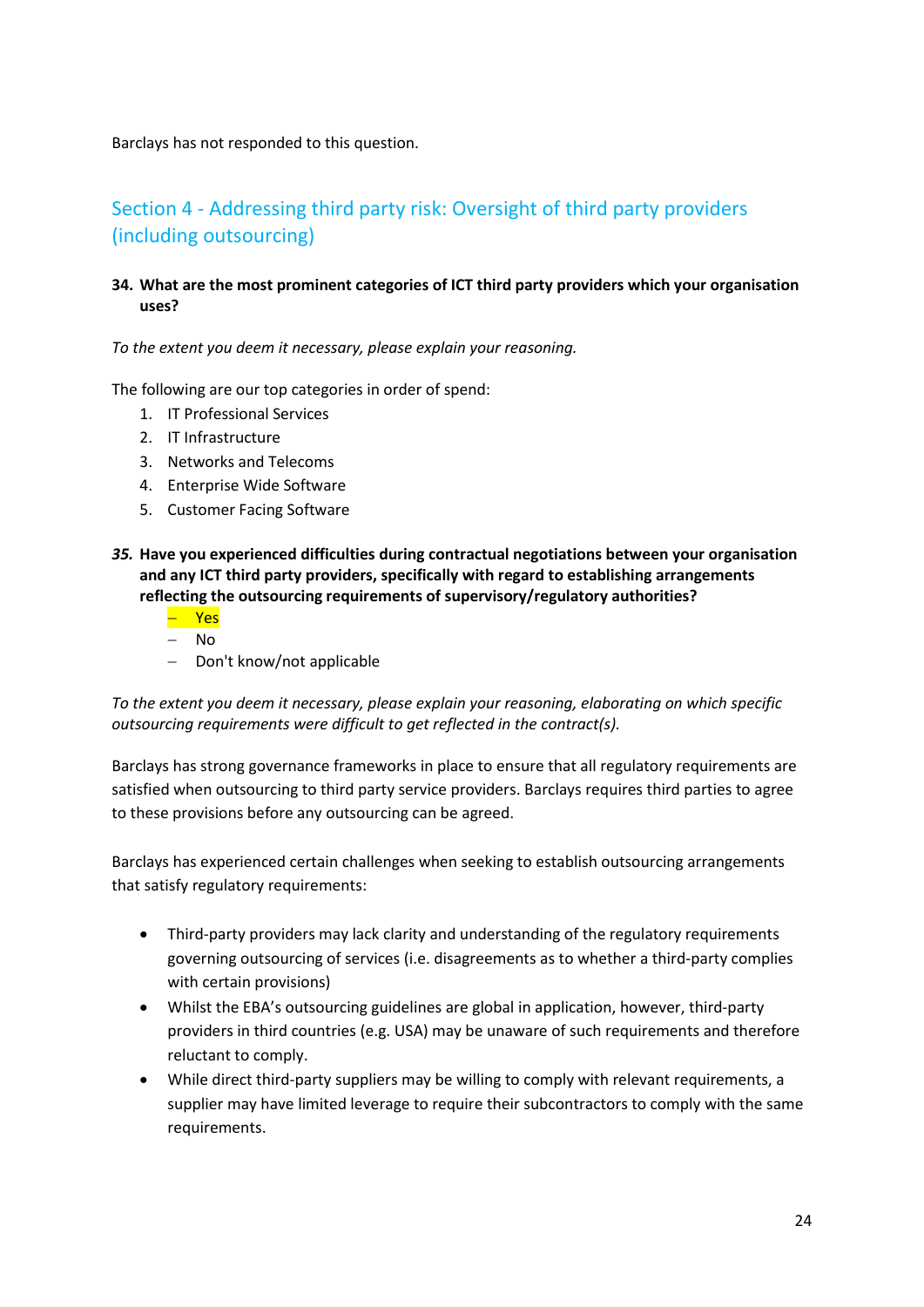## *36.* **As part of the Commission's work on Standard Contractual Clauses for cloud arrangements with financial sector entities, which outsourcing requirements best lend themselves for standardisation in voluntary contract clauses between financial entities and ICT third party service providers (e.g. cloud)?**

### *To the extent you deem it necessary, please explain your reasoning*

Barclays' position regarding the Commission's work on Standard Contractual Clauses for cloud arrangements with financial sector entities is that the existing clauses related to cloud providers are considered when assessing compliance.

Any possible development of Standard Contractual Clauses (SCCs) between financial firms and ITC Third Party Providers should be voluntary, principles-based, and seek to harmonise existing mandatory outsourcing requirements that are required by the broadest range of firms. We recognise that there is currently a lack of contractual and technical standardisation between ICT Third Party Providers, which provide similar service offerings. Therefore, this can often make contractual negotiation burdensome with a provider, and complex where a firm wishes to use multiple providers (such as in a hybrid service model).

However, introducing SCCs between firms and ICT Third Party Providers should not create additional regulatory and operational complexity for firms (such as the need for extensive renegotiation of current contracts, changes to existing outsourcing services, or increases in the costs of services). SCCs should also ensure that the level playfield field for ICT Third Party Providers is not restricted (reduced competition in the market), or restrictions are placed on firms to manage their outsourcing arrangements in a risk and principles-based approach.

There has been a significant increase in the regulatory focus on ICT Third Party Outsourcing over the last three years (such as the 2019 EBA Guidelines on Outsourcing) and we also note that there are further regulatory developments expected (such as further guidance from ESMA on outsourcing). These recent regulatory requirements (on contractual aspects such as access and audit rights, transition, sub-outsourcing, resilience, registers, and exit strategies) have been successful in providing clarity between firms and ICT Third Party Providers. We recommend that the Commission continues to support harmonising the EBA Guidelines on Outsourcing across Member States to support both firms and providers in their contracting obligations.

## *37.* **What is your view on the possibility to introduce an oversight framework for ICT third party providers?**

|                                                        | Yes | No | Don't know<br>/Not<br>applicable |
|--------------------------------------------------------|-----|----|----------------------------------|
| Should an oversight framework be established?          | x   |    |                                  |
| Should it focus on critical ICT third party providers? | X   |    |                                  |
| Should "criticality" be based on a set of both         |     |    | x                                |
| qualitative and quantitative thresholds (e.g.          |     |    |                                  |
| concentration, number of customers, size, 20           |     |    |                                  |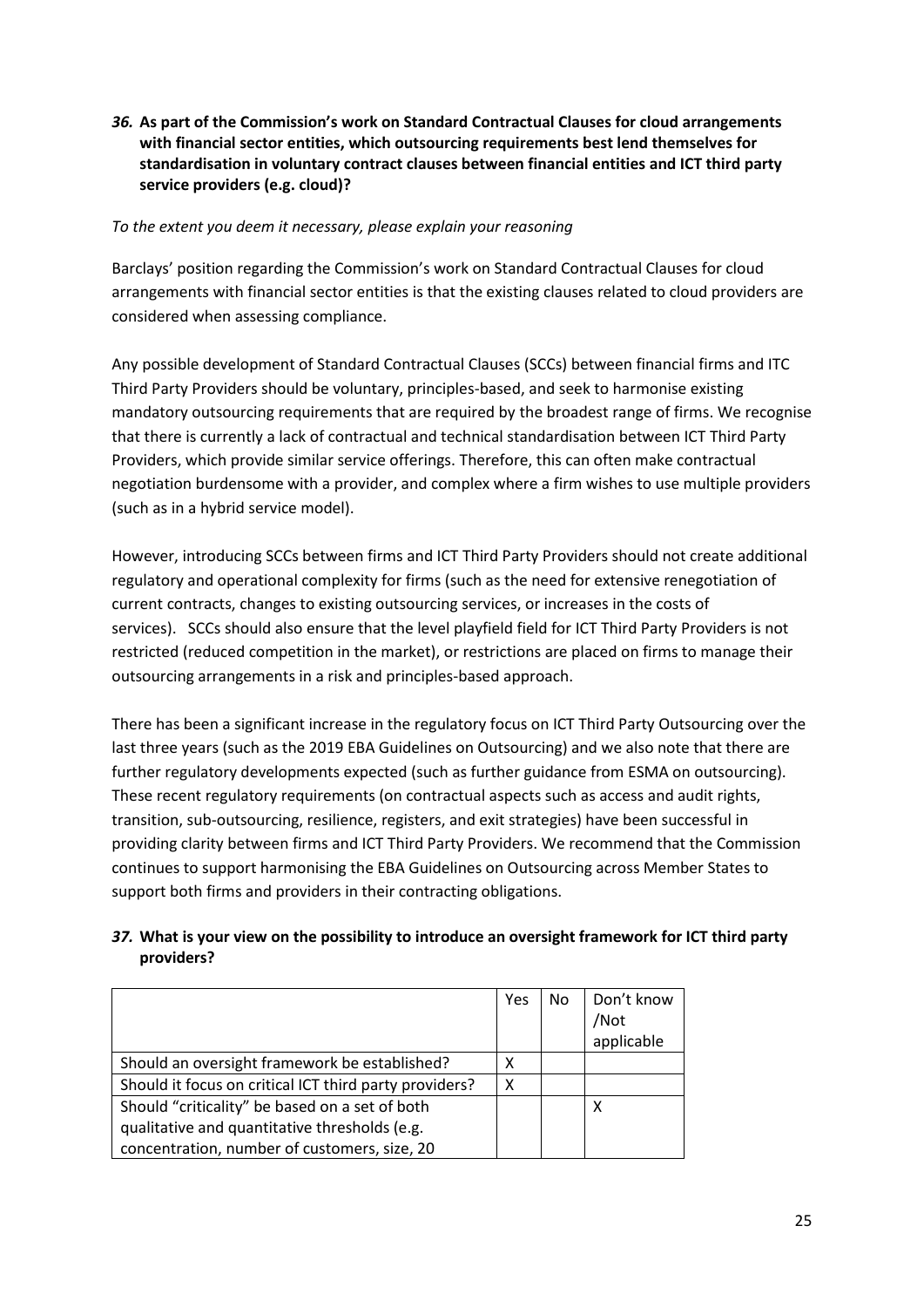| interconnectedness, substitutability, complexity,     |   |   |   |
|-------------------------------------------------------|---|---|---|
| $etc.$ )?                                             |   |   |   |
| Should proportionality play a role in the             |   |   | X |
| identification of critical ICT third party providers? |   |   |   |
| Should other related aspects (e.g. data portability,  |   |   | X |
| exit strategies and related market practices, fair    |   |   |   |
| contractual practices, environmental performance,     |   |   |   |
| etc.) be included in the oversight framework?         |   |   |   |
| Should EU and national competent authorities          |   |   | X |
| responsible for the prudential or organisational      |   |   |   |
| supervision of financial entities carry out the       |   |   |   |
| oversight?                                            |   |   |   |
| Should a collaboration mechanism be established       | X |   |   |
| (e.g. within colleges of supervisors where one        |   |   |   |
| national competent authority assumes the lead in      |   |   |   |
| overseeing a relevant ICT service provider to an      |   |   |   |
| entity under its supervision - see e.g. CRD model)?   |   |   |   |
| Should the oversight tools be limited to nonbinding   |   | X |   |
| tools (e.g. recommendations, crossborder              |   |   |   |
| cooperation via joint inspections and exchanges of    |   |   |   |
| information, onsite reviews, etc.)?                   |   |   |   |
| Should it also include binding tools (such as         |   |   | X |
| sanctions or other enforcement actions)?              |   |   |   |

*To the extent you deem it necessary, please explain your reasoning.* 

Barclays does see benefit in policymakers having greater oversight of major ICT third party providers in the EU, for example cloud providers, however we do not consider provisions to this effect should be included in any future digital operational resilience framework for financial services. Instead the Commission should consider introducing a separate and distinct oversight framework specifically for major ICT third party providers operating in the EU. This would provide regulators with direct oversight and visibility of their operations, and any potential for disruption or failure.

Furthermore, Barclays does not believe the Commission should introduce prescriptive requirements in its new framework governing how firms manage third party risk.

The mitigation of third party risk is an issue faced by multiple jurisdictions. Indeed, Barclays would note there are many existing frameworks that seek to provide oversight of third party providers, for example, the EBA guidelines, ISO 27001, and FedRAMP in the US. EU policymakers should therefore look to ensure any new framework for oversight of major ICT third party providers is aligned with broader international frameworks, or risk the EU have diverging rules from the rest of the world.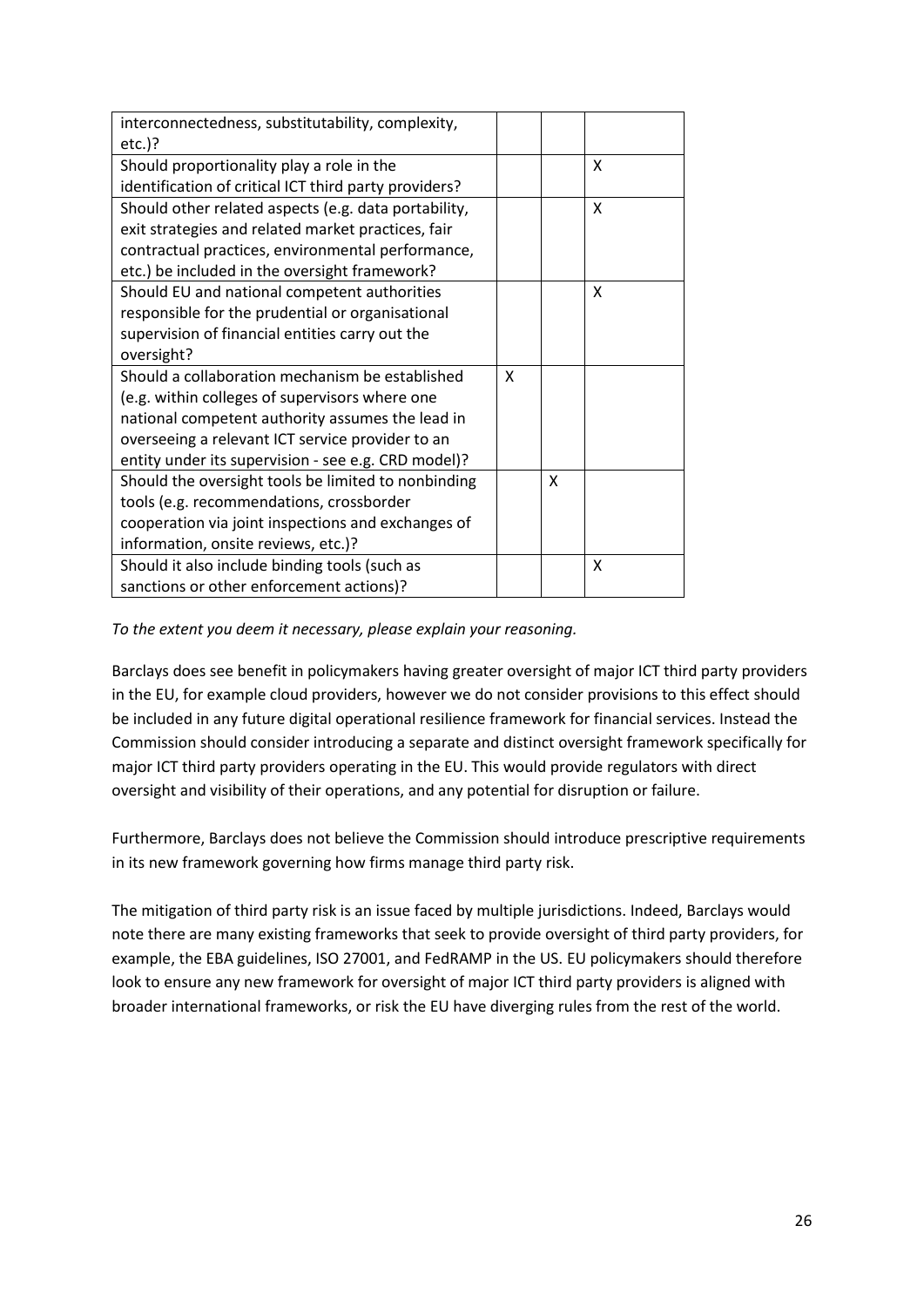### *38.* **What solutions do you consider most appropriate and effective to address concentration risk among ICT third party service providers?**

|                                                       | Yes | No | Don't know |
|-------------------------------------------------------|-----|----|------------|
|                                                       |     |    | /Not       |
|                                                       |     |    | applicable |
| Diversification strategies, including a potential     |     | X  |            |
| mandatory or voluntary rotation mechanism with        |     |    |            |
| associated rules to ensure portability (e.g. auditing |     |    |            |
| model)                                                |     |    |            |
| Mandatory multi-provider approach                     |     | x  |            |
| Should limits be set by the legislator or supervisors |     | X  |            |
| to tackle the excessive exposure of a financial       |     |    |            |
| institution to one or more ICT third party providers? |     |    |            |
| Other (please specify)                                |     |    |            |

*To the extent you deem it necessary, please explain your reasoning.* 

As per our response to Q37, Barclays does not believe the Commission should include in any new framework prescriptive requirements governing how firms manage their third party risk. We would caution the Commission against introducing prescriptive rules mandating firms to operate a multiprovider approach to cloud services, or requiring firms to rotate their service providers. Mandating such solutions could increase complexity for firms looking to manage their third party risk, and reduce their flexibility to adapt their strategies.

Instead, policymakers should explore how they can leverage best practice guidance to encourage appropriate industry management of any concentration risk.

As set out in our response to Q37, a new separate framework providing direct oversight of major ICT third party providers would give regulators direct visibility of their service provision across the sector and enable easier assessment of sector concentration risk.

## Section 5 - Other Areas Where EU Action May Be Needed

## **39. Do you agree that the EU should have a role in supporting and promoting the voluntary exchanges of such information between financial institutions?**

- <mark>- Yes</mark>
- $-$  No
- Don't know/no opinion

#### *To the extent you deem it necessary, please explain your reasoning.*

Barclays believes the EU should play a role in supporting and promoting the voluntary exchange of information between financial institutions. Given the interconnected nature of the financial services sector, cyber threats on one firm can quickly extend to other firms. Greater cooperation, coordination and exchange of threat information between firms can therefore provide firms with advanced notice of an impending threat, and provide crucial time to prepare.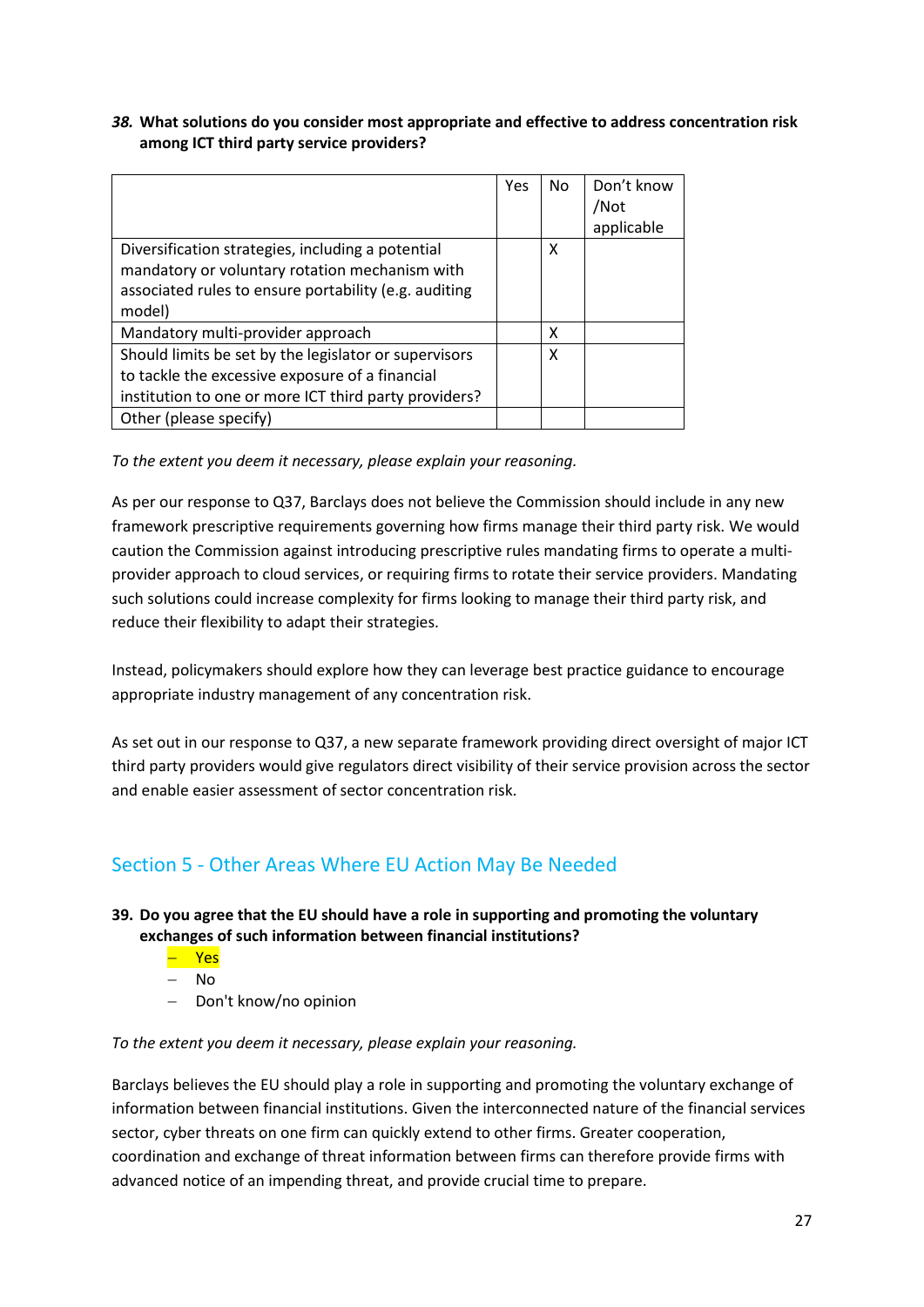In the UK, information sharing between financial services firms is relatively advanced with various initiatives in place to facilitate secure and trusted voluntary sharing of threat information – see question 40. Other areas of the EU may be less advanced. While we do not believe the Commission should introduce a mandatory framework requiring firms to share threat information, policymakers should explore how the benefits of these existing information sharing initiatives could be achieved more broadly at EU level. The Commission could encourage firms across the EU to participate in these existing data sharing initiatives.

Ultimately, firms would benefit from a high level, cross-sectoral snapshot of live threat information that can be acted on in their own defence and resilience activity. The EU should consider what role they can play to achieve this outcome.

## *40.* **Is your organisation currently part of such information-sharing arrangements?**

- <mark>— Yes</mark>
- No
- Don't know/no opinion

*To the extent you deem it necessary, please explain your reasoning. If you have answered yes to the question, please explain how these arrangements are organised and with which financial counterparts you exchange this information. Please specify the type of information exchanged and the frequency of exchange.*

Barclays is a member of a number of industry level, threat information-sharing initiatives, including:

- The Cyber Defence Alliance (CDA) The CDA is a group of British-based banks and law enforcement agencies which seek to combat cyber threats by exchanging expertise, threat information, best practice, statistical data, technical information or trends related to cybercrime.
- The Financial Services Information Exchange (FSIE) exists to share confidential mutually beneficial information regarding security threats, vulnerabilities, incidents and solutions in the UK financial sector. The FSIE includes UK-based financial organisations including banking, insurance, securities, service providers, exchanges and CPNI.
- The Financial Services Cyber Collaboration Centre (FSCCC) the FSCCC's mission is to proactively identify, analyse, assess and coordinate activities to mitigate systemic risk and strengthen the resilience of the UK financial sector. It does this through enhanced collaborative activities and focused operations across financial services organisation industry partners and UK and international authorities.
- The Financial Services Information Sharing and Analysis Center (FS-ISAC) is an industry consortium dedicated to reducing cyber-risk in the global financial system. Serving financial institutions around the globe and in turn their customers, the organisation leverages its intelligence platform, resiliency resources and a trusted peer-to-peer network of experts to anticipate, mitigate and respond to cyber threats.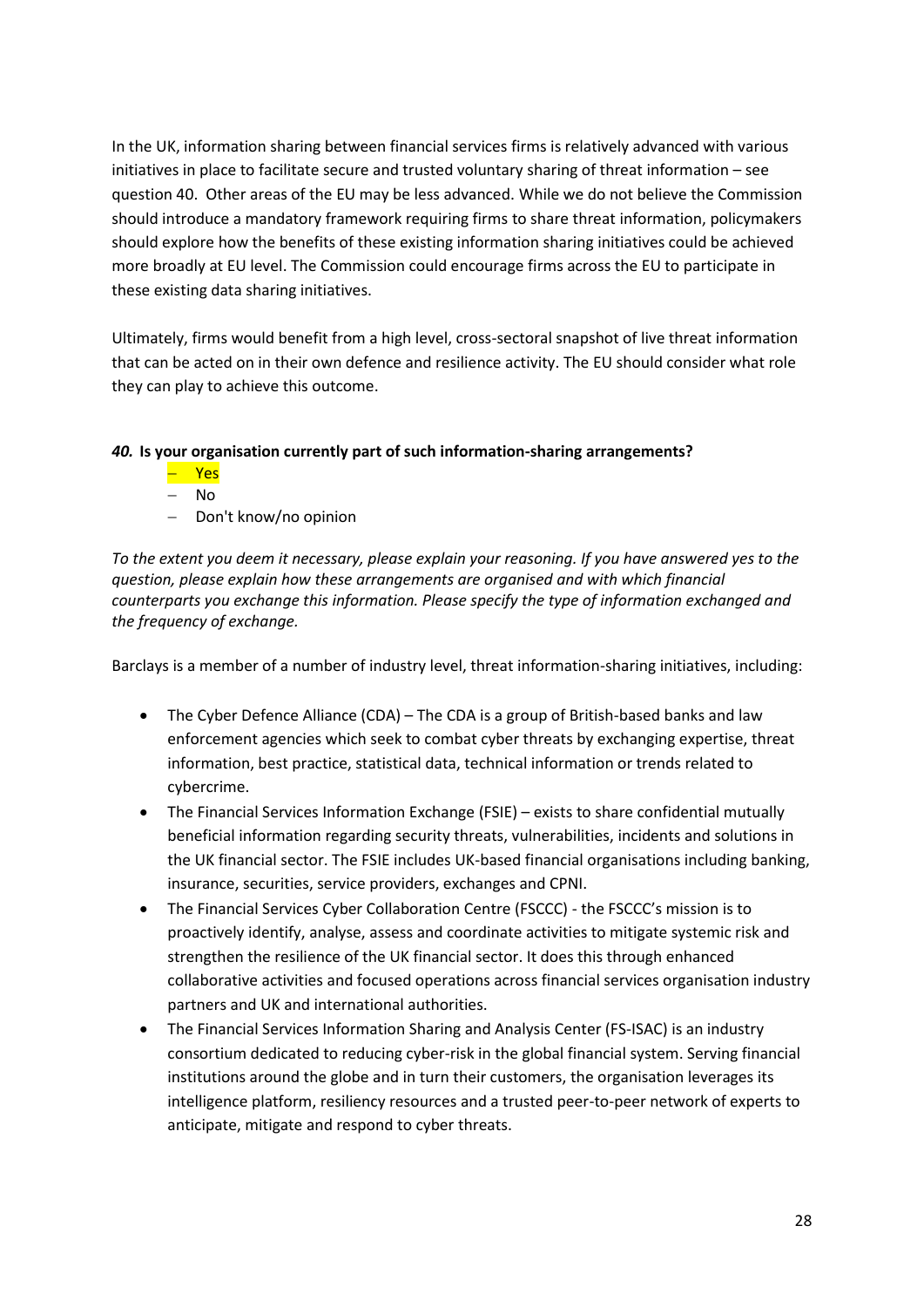## *41.* **Do you see any particular challenges associated with the sharing of information on cyber threats and incidents with your peer financial institutions?**

- Yes
- No
- Don't know/no opinion

*To the extent you deem it necessary, please explain your reasoning. If you answered yes, please explain which are the challenges and why, by giving concrete examples.* 

While improving the sharing of information between firms at EU level may be a positive opportunity, we also note certain challenges that EU policymakers may want to consider:

- Whilst firms generally do not look to compete in the area of ICT security, there may be a certain reluctance to share threat information with peer firms, especially if doing so could risk their market position.
- Firms may only share information with peers once the threat has been handled, which in certain instances may be too late to be useful for other firms.
- *42.* **Do you consider you need more information sharing across different jurisdictions within the EU?**
	- <mark>– Yes</mark>
	- No
	- Don't know/no opinion

*To the extent you deem it necessary, please explain your reasoning and clarify which type of information is needed and why its sharing is beneficial.* 

As set out in our answer to Q39 – Barclays considers that firms would benefit from a high level, cross-sectoral snapshot of live threat information that can be acted on in their own defence and resilience activity. The EU should consider what role they can play to achieve this outcome.

#### Promotion of Cyber Insurance and Other Risk Transfer Schemes

#### **43. Does your organisation currently have a form of cyber insurance or risk transfer policy?**

- Yes
- $-$  No
- Don't know/no opinion

*If you answered yes, please specify which form of cyber insurance and whether it comes as a standalone cyber risk insurance policy or is offered bundled with other more traditional insurance products.* 

As part of our comprehensive approach to ICT security, Barclays has a number of insurance policies in place intended to provide additional protection against cyber threats and related aspects.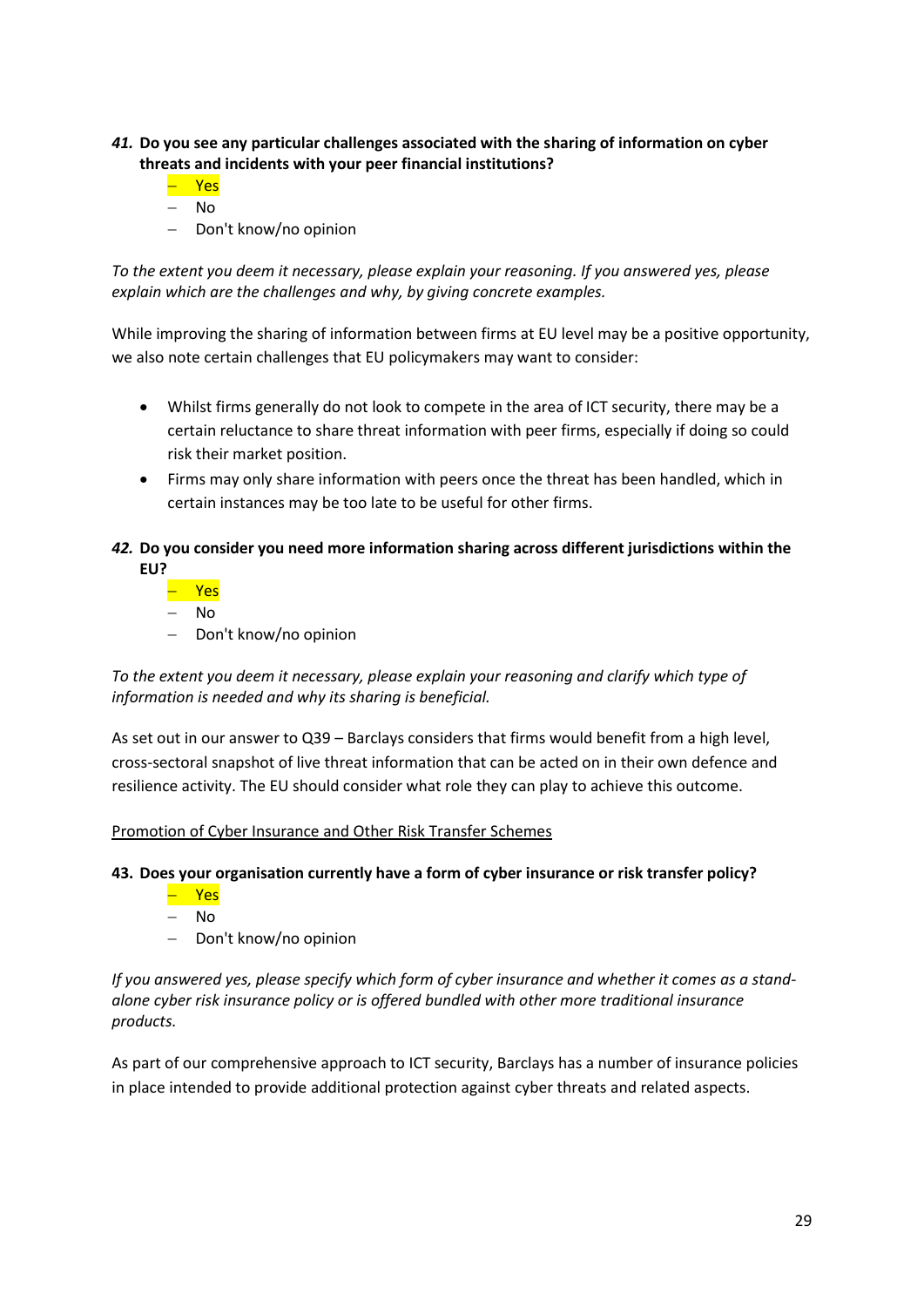## **44. What types of cyber insurance or risk transfer products would your organisation buy or see a need for?**

*To the extent you deem it necessary, please specify and explain whether they should cover rather first or third-party liability or a combination of both?* 

Barclays purchases both first-party insurance, which covers potential damages incurred directly to Barclays as a result of a cyber incident, and third-party liability insurance, which covers potential costs related to damages to third parties.

## *45.* **Where do you see challenges in the development of an EU cyber insurance/risk transfer market, if any?**

| <b>Issues</b>                                        | Yes | No. | Don't know / Not applicable |
|------------------------------------------------------|-----|-----|-----------------------------|
| Lack of a common taxonomy on cyber incidents         | х   |     |                             |
| Lack of available data on cyber incidents            |     | х   |                             |
| Lack of awareness on the importance of cyber/ICT     |     | х   |                             |
| security                                             |     |     |                             |
| Difficulties in estimating pricing or risk exposures |     | Χ   |                             |
| Legal uncertainties around the contractual terms     | х   |     |                             |
| and coverage                                         |     |     |                             |
| Other (please specify)                               |     |     |                             |

*To the extent you deem it necessary, please explain your reasoning, by also specifying to the extent possible how such issues or lacks could be addressed.* 

Barclays do not see any significant challenges regarding lack of available data on cyber incidents, lack of awareness on the importance of cyber security, or difficulties in estimating pricing or risk exposures. Barclays believes that cyber security is now broadly recognised as a significant risk to firms, and there is an increasing volume of information available across the market regarding insurance pricing, exposures and claims.

Barclays recognises the market for cyber insurance is relatively new and is developing organically. However, we do see challenges to its development in the lack of a common taxonomy on cyber incidents, and legal uncertainties around contractual terms and coverage. As there is no harmonised definition as to what constitutes a cyber incident, it can be challenging to arrange appropriate cyber insurance and make claims against the policy when an incident occurs. Similarly, legal uncertainties and lack of transparency regarding cyber insurance of third parties can create challenges. For example, firms may request third parties to provide evidence they have cyber insurance, but it may not be transparent as to what is actually covered by their policy.

### *46.* **Should the EU provide any kind of support to develop EU or national initiatives to promote developments in this area?** If so, please provide examples.

– Yes

- No
- Don't know/no opinion

*To the extent you deem it necessary, please explain your reasoning.*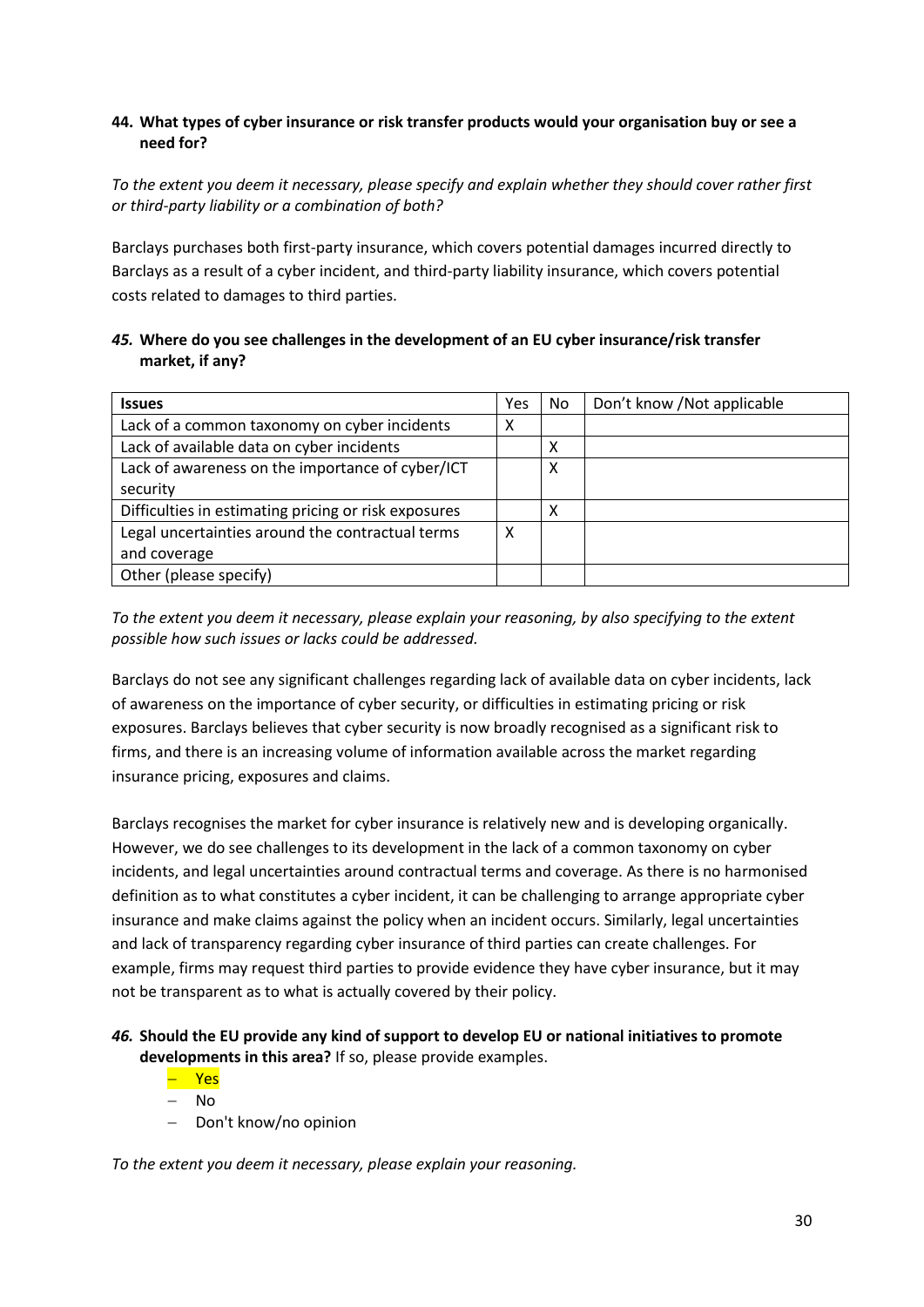Yes, Barclays considers that EU policymakers should look to support the development of cyber insurance / risk transfer markets in the EU.

While we consider that insurance is an important element in firms' protection against security and ICT threats, we do not believe the Commission should introduce prescriptive rules mandating the extent to which firms should have insurance in place. Policymakers should instead consider how they can encourage firms to incorporate insurance into their security programs through a principlesbased framework providing guidance and base-level standards all firms should aim to meet as a minimum. It is important that any framework or guidance encourages firms to best protect themselves, but should retain flexibility for firms to do so in a proportionate manner that is most appropriate for them.

## Interaction with the NIS Directive

- **47. Does your organisation fall under the scope of application of the NIS Directive as transposed in your Member State?** 
	- Yes
	- No
	- Don't know/no opinion

*To the extent you deem it necessary, please explain your situation in this respect. If you answered yes to the question, please specify the requirements you are subject to, indicating the financial sector you are operating in.* 

Barclays operates in a number of EU Member States, however for the majority of these, Barclays is not in scope of the NIS Directive as an Operator of Essential Services or a Digital Services Provider. Through our Barclaycard business, Barclays is in scope of the regulation transposing the NIS Directive in Germany.

*48.* **How would you asses the effects of the NIS Directive for your specific financial organisation? How would you assess the impact of the NIS Directive on your financial sector - taking into account the 3 specific financial sectors in its scope (credit institutions, trading venues and central clearing parties), the designation of operators of essential services and the lex specialis clause?**

*To the extent you deem it necessary, please explain your reasoning.* 

In the UK, financial services organisations were exempted by Government from many aspects of the NIS directive as provisions deemed equivalent were already in force by the Bank of England and the Financial Conduct Authority.

*49.* **Are you covered by more specific requirements as compared to the NIS Directive requirements and if so, do they originate from EU level financial services legislation or do they come from national law?** 

*To the extent you deem it necessary, please explain your reasoning and provide details.*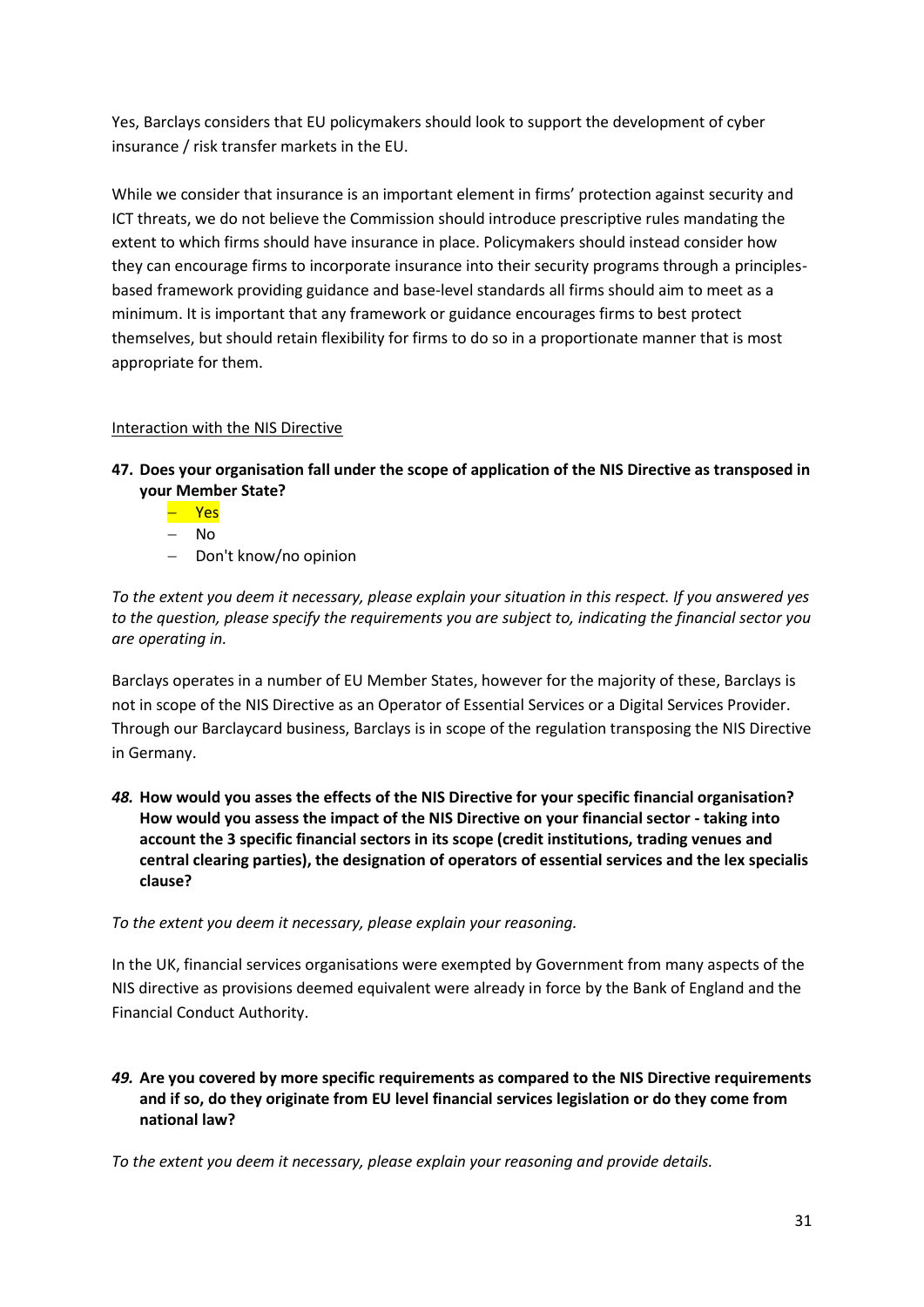In the UK, financial services organisations were exempted by Government from many aspects of the NIS directive as provisions deemed equivalent were already in force by the Bank of England and the Financial Conduct Authority.

## **50. Did you encounter difficulties based on the fact that in the Member State where you are established the NIS competent authority is not the same as your own financial supervisory authority?**

### *Please provide details on your experience.*

As mentioned in our response to Q47, Barclays is subject to the NIS directive in Germany, and for the purposes of the Directive, we engage with the German Federal Office for Information Security (BSI). We have not encountered any issues due to the BSI not being our financial supervisor in Germany.

### **51. How do you cooperate with the NIS competent authority in the Member State where you are established? Do you have agreements for cooperation/MoUs?**

### *Please provide details on your experience.*

Barclays does not have any cooperation agreements, or MOUs with the national competent authorities in Member States in which we are subject to the NIS Directive. However, we have relationships in place with clear awareness of points of contact, should there be a need to engage with each other.

## Section 6 – Potential Impacts

**57. To the extent possible and based on the information provided for in the different building blocks above, which possible impacts and effects (i.e. economic, social, corporate, business development perspective etc.) could you foresee, both in the short and the long term?** 

*Please provide details.*

Barclays has not provided an answer to this question.

**58. Which of the specific measures set out in the building blocks (as detailed above) would bring most benefit and value for your specific organisation and your financial sector? Do you also have an estimation of benefits and the one-off and/or recurring costs of these specific measures?** 

#### *Please provide details.*

Barclays considers that the proposed harmonization of incident reporting requirements and frameworks across EU legislation would be particularly beneficial to the sector.

**59. Which of these specific measures would be completely new for your organisation and potentially require more steps/gradual approach in their implementation?** 

*Please provide details.*